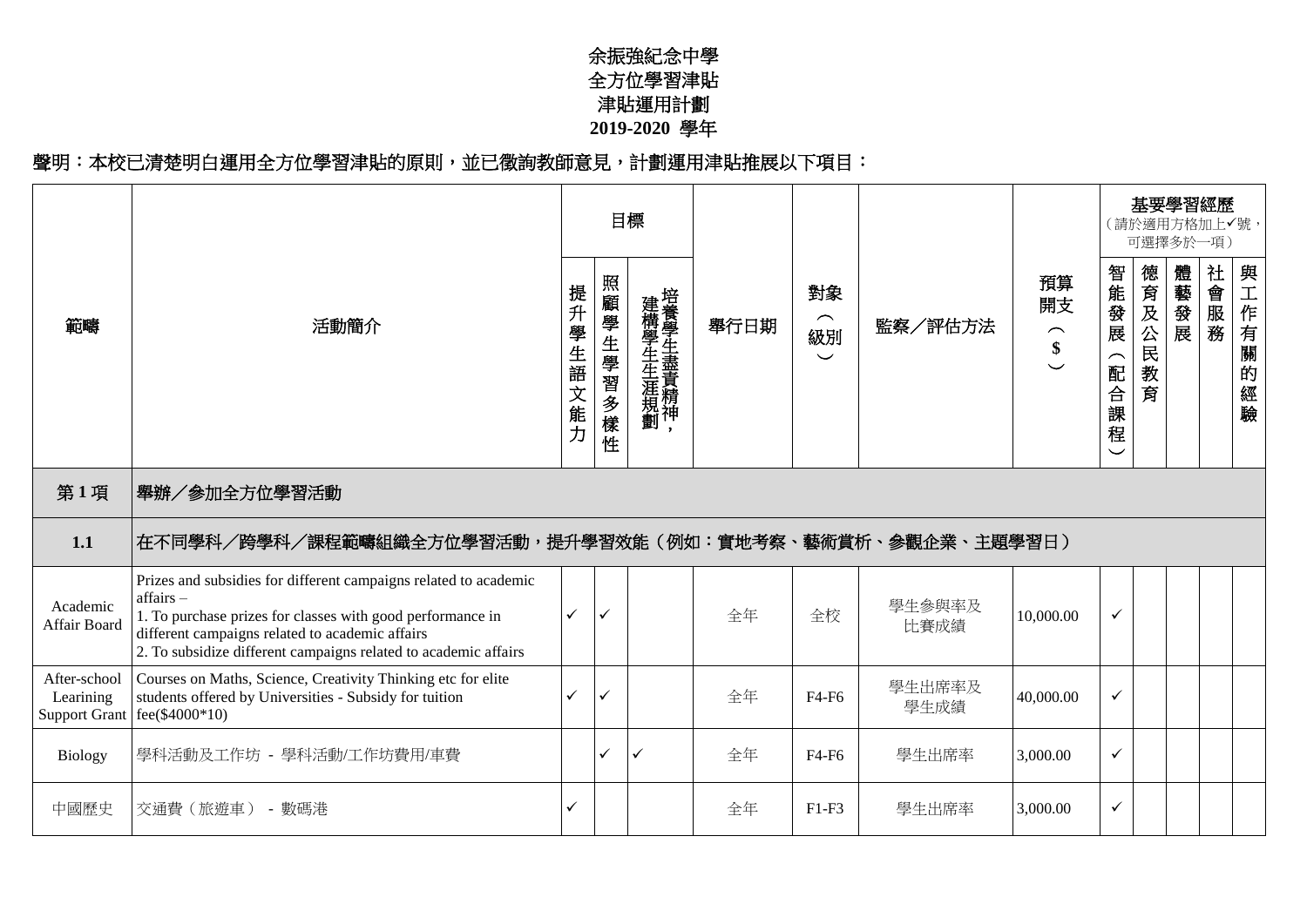|                                    |                                                                               |               |           | 目標                |         |                                                     |                 |                                             |                                   |             | 基要學習經歷<br>(請於適用方格加上√號,<br>可選擇多於一項) |      |              |
|------------------------------------|-------------------------------------------------------------------------------|---------------|-----------|-------------------|---------|-----------------------------------------------------|-----------------|---------------------------------------------|-----------------------------------|-------------|------------------------------------|------|--------------|
| 範疇                                 | 活動簡介                                                                          | 提升學生語<br> 文能力 | 照顧學生學習多樣性 | 建構學生生涯規劃培養學生盡責精神, | 舉行日期    | 對象<br>$\widehat{\phantom{m}}$<br>級別<br>$\checkmark$ | 監察/評估方法         | 預算<br>開支<br>$\widehat{\phantom{m}}$<br>$\$$ | 智能發展<br>(配合課<br>程<br>$\checkmark$ | 德育及公民教<br>育 | 體藝發展                               | 社會服務 | 與工作有關的經驗     |
| Chemistry                          | Admission fees - Public competition for STEM                                  |               | ✓         |                   | 全年      | F4-F6                                               | 學生參與率及<br>比賽成績  | 500.00                                      | $\checkmark$                      |             |                                    |      |              |
| English                            | English readers for junior form - F.1-3 readers (extensive reading<br>scheme) | ✓             |           |                   | 全年      | $F1-F3$                                             | 學生參與閱讀計劃比<br>率  | 12,000.00                                   | $\checkmark$                      |             |                                    |      |              |
| English                            | English Passport + delivery fee                                               | ✓             |           |                   | 全年      | $F1-F5$                                             | 學生參與率及獲獎章<br>比率 | 7,000.00                                    | $\checkmark$                      |             |                                    |      |              |
| English                            | Coach rental for Speech Festival                                              | ✓             |           |                   | 全年      | $F1-F3$                                             | 學生參與率           | 3,000.00                                    | $\checkmark$                      |             |                                    |      |              |
| English                            | Coach rental for English Activities                                           | ✓             |           |                   | 全年      | 全校                                                  | 學生參與率           | 2,000.00                                    | $\checkmark$                      |             |                                    |      | $\checkmark$ |
| English                            | Enrolment fees for Speech Festival and related activities                     | ✓             |           |                   | 全年      | 全校                                                  | 學生參與率及<br>比賽成績  | 10,000.00                                   | $\checkmark$                      |             |                                    |      |              |
| Mathematics<br>and Science<br>Week | Prizes for Water Rocket Competition - Stationery                              |               | ✓         |                   | 2020年4月 | F2                                                  | 學生參與率           | 450.00                                      | $\checkmark$                      |             |                                    |      |              |
| Mathematics<br>and Science<br>Week | Prizes for Inter-House Quiz Competition - Stationery                          |               | ✓         |                   | 2020年4月 | 全校                                                  | 學生參與率           | 1,500.00                                    | $\checkmark$                      |             |                                    |      |              |
| Mathematics<br>and Science<br>Week | Prizes for Mbot Competition - Stationery                                      |               | ✓         |                   | 2020年4月 | 全校                                                  | 學生參與率及<br>比賽成績  | 500.00                                      | $\checkmark$                      |             |                                    |      | $\checkmark$ |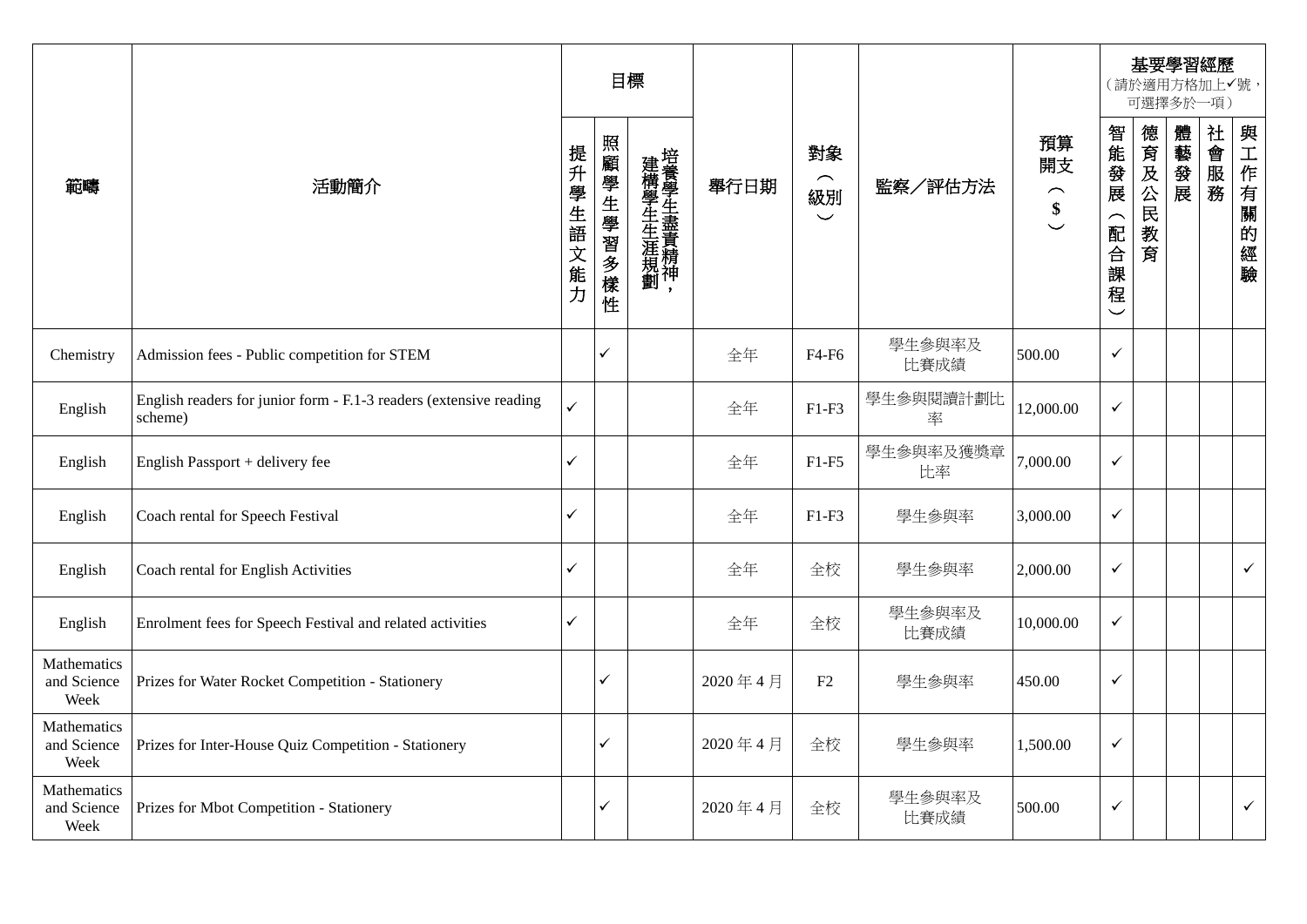|                                    |                                                              |          | 目標        |                  |          |                                                     |                 |                                                 |                                                   | 可選擇多於一項)        |      | 基要學習經歷<br>(請於適用方格加上√號, |              |
|------------------------------------|--------------------------------------------------------------|----------|-----------|------------------|----------|-----------------------------------------------------|-----------------|-------------------------------------------------|---------------------------------------------------|-----------------|------|------------------------|--------------|
| 範疇                                 | 活動簡介                                                         | 提升學生語文能力 | 照顧學生學習多樣性 | 建構學生生涯規劃培養學生盡責精神 | 舉行日期     | 對象<br>$\widehat{\phantom{m}}$<br>級別<br>$\checkmark$ | 監察/評估方法         | 預算<br>開支<br>$\overbrace{\phantom{1}}^{\bullet}$ | 智能發展<br>(配合<br>課<br>程<br>$\overline{\phantom{0}}$ | 德育及公民<br>教<br>育 | 體藝發展 | 社會服務                   | 與工作有關的<br>經驗 |
| Mathematics<br>and Science<br>Week | Prizes and booth material for Science Fun Fare - Stationery  |          | ✓         |                  | 2020年4月  | 全校                                                  | 檢討會議            | 600.00                                          | $\checkmark$                                      |                 |      |                        |              |
| Mathematics<br>and Science<br>Week | Visit Museum - Rent Travelling Bus and tickets               |          | ✓         |                  | 2020年4月  | 全校                                                  | 學生參與率           | 1,200.00                                        | $\checkmark$                                      |                 |      |                        |              |
| Mathematics<br>and Science<br>Week | Board exhibition - Rental fees                               |          | ✓         |                  | 2020年4月  | 全校                                                  | 學生問卷調查          | 2,200.00                                        | $\checkmark$                                      |                 |      |                        |              |
| Maths                              | F.1 Maths Competition - Champion Cups and medals             |          | ✓         |                  | 2019年12月 | 中一                                                  | 學生參與率及<br>比賽成績  | 1,600.00                                        | $\checkmark$                                      |                 |      |                        |              |
| Maths                              | Super 24 and CDSC Primary School Competition                 |          |           | $\checkmark$     | 2019年12月 | 全校                                                  | 學生參與率及<br>問卷調查  | 150.00                                          | $\checkmark$                                      |                 |      | $\checkmark$           |              |
| Maths                              | <b>International Competitions and Assessment for Schools</b> |          | ✓         |                  | 2020年3月  | 全校                                                  | 學生參與率及<br>比賽成績  | 800.00                                          | $\checkmark$                                      |                 |      |                        |              |
| Maths                              | Poly U Cap Test Competition                                  |          |           | $\checkmark$     | 2020年4月  | 全校                                                  | 學生參與率及<br>比賽成績  | 110.00                                          | $\checkmark$                                      |                 |      |                        |              |
| Maths                              | 數學尖子導師費用                                                     |          | ✓         |                  | 全年       | 全校                                                  | 學生問卷調查及<br>學業成績 | 27,500.00                                       | $\checkmark$                                      |                 |      |                        |              |
| Science                            | Coach fee - Visiting science-themed museum                   |          |           |                  | 全年       | $F1-F2$                                             | 學生參與率           | 1,400.00                                        | $\checkmark$                                      |                 |      |                        |              |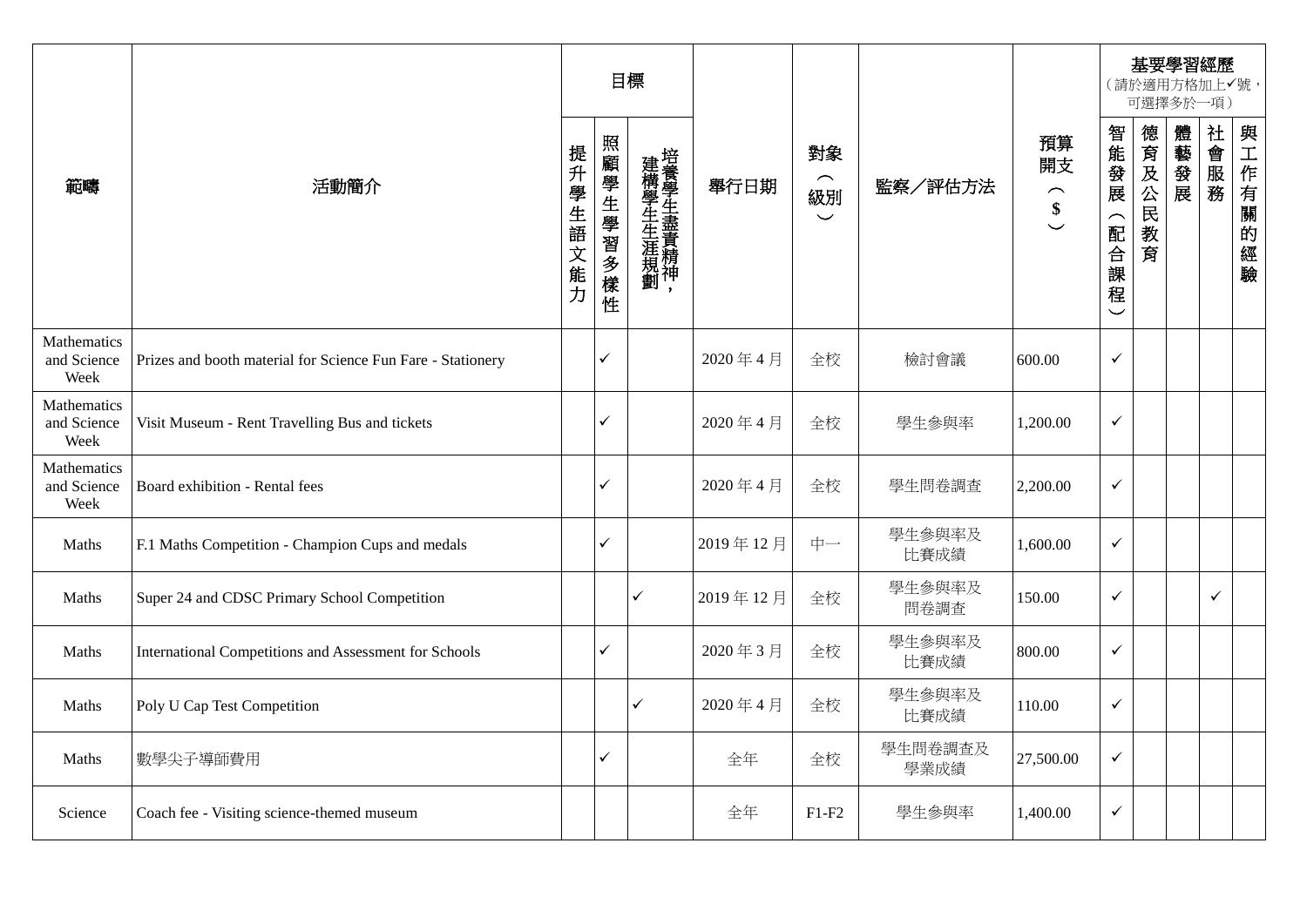|                                              |                                                                               |              | 目標           |                   |                            |                                  |                |                                |                   |              | 可選擇多於一項) | 基要學習經歷<br>(請於適用方格加上√號, |                   |
|----------------------------------------------|-------------------------------------------------------------------------------|--------------|--------------|-------------------|----------------------------|----------------------------------|----------------|--------------------------------|-------------------|--------------|----------|------------------------|-------------------|
| 範疇                                           | 活動簡介                                                                          | 提升學生語文能力     | 照顧學生學習多樣性    | 建構學生生涯規劃培養學生盡責精神, | 舉行日期                       | 對象<br>$\frown$<br>級別<br>$\smile$ | 監察/評估方法        | 預算<br>開支<br>$\frown$<br>$\sum$ | 智能發展<br>(配合課<br>寉 | 德育及公民教育      | 體藝發展     | 社會服務                   | 與工作有關<br>的<br>"經驗 |
| Technology<br>and Living                     | 旅遊巴費用 - 參觀「房屋長者安居資源中心」                                                        |              | $\checkmark$ |                   | 2020年5月                    | F1                               | 學生問卷調查         | 2,200.00                       | $\checkmark$      | $\checkmark$ |          |                        |                   |
| Tourism and<br>Hospitality<br><b>Studies</b> | Student Field Study Subsidies - Subsidies for transportation<br>(\$16@person) |              |              |                   | 全年                         | F4-F6                            | 檢討會議           | 900.00                         | $\checkmark$      |              |          | $\checkmark$           |                   |
| 中文                                           | 廣泛閱讀計劃                                                                        | $\checkmark$ |              |                   | 全年                         | 全校                               | 學生參與率及<br>獲獎數目 | 15,000.00                      | $\checkmark$      |              |          |                        |                   |
| 中文                                           | 報名費 - 第70屆學校朗誦節-報名費 120元 x45人                                                 | $\checkmark$ |              |                   | 2019年10月                   | 全校                               | 學生參與率及<br>比賽成績 | 6,000.00                       | $\checkmark$      |              |          |                        |                   |
| 中文                                           | 聯校口試租旅遊車費用 - 津貼兩次中六學生聯校口試租旅遊<br>車費用                                           |              |              |                   | $10/19 - 3/20$             | 全校                               | 學生 DSE 成績      | 1,600.00                       | $\checkmark$      |              |          |                        |                   |
| 中文                                           | 專題講座                                                                          | $\checkmark$ |              |                   | $10/19 - 3/20$             | 全校                               | 學生問卷調查         | 2,000.00                       | $\checkmark$      |              |          |                        |                   |
| 圖書館                                          | 圖書館硬筆書法比賽獎品<br>由老師擔任評判,選出得獎者<br>冠軍 150X2,亞軍 100X2,季軍 50X2 (高級初級組)             |              |              |                   | 全年                         | 全校                               | 學生參與率及<br>學生作品 | 600.00                         | $\checkmark$      |              |          |                        |                   |
| 語文周                                          | 宣傳及佈置 - 宣傳海報、壁報製作及攤位佈置                                                        |              |              |                   | 2020年5月                    | 全校                               | 學生參與率及<br>投入度  | 300.00                         |                   |              |          |                        |                   |
| 1.2                                          | 按學生的興趣和能力,組織多元化全方位學習活動,發展學生潛能,建立正面價值觀和態度(例如:多元智能活動、體藝文化活動、領袖訓練、服務             |              |              |                   | 學習、學會活動、校隊訓練、制服團隊活動、軍事體驗營) |                                  |                |                                |                   |              |          |                        |                   |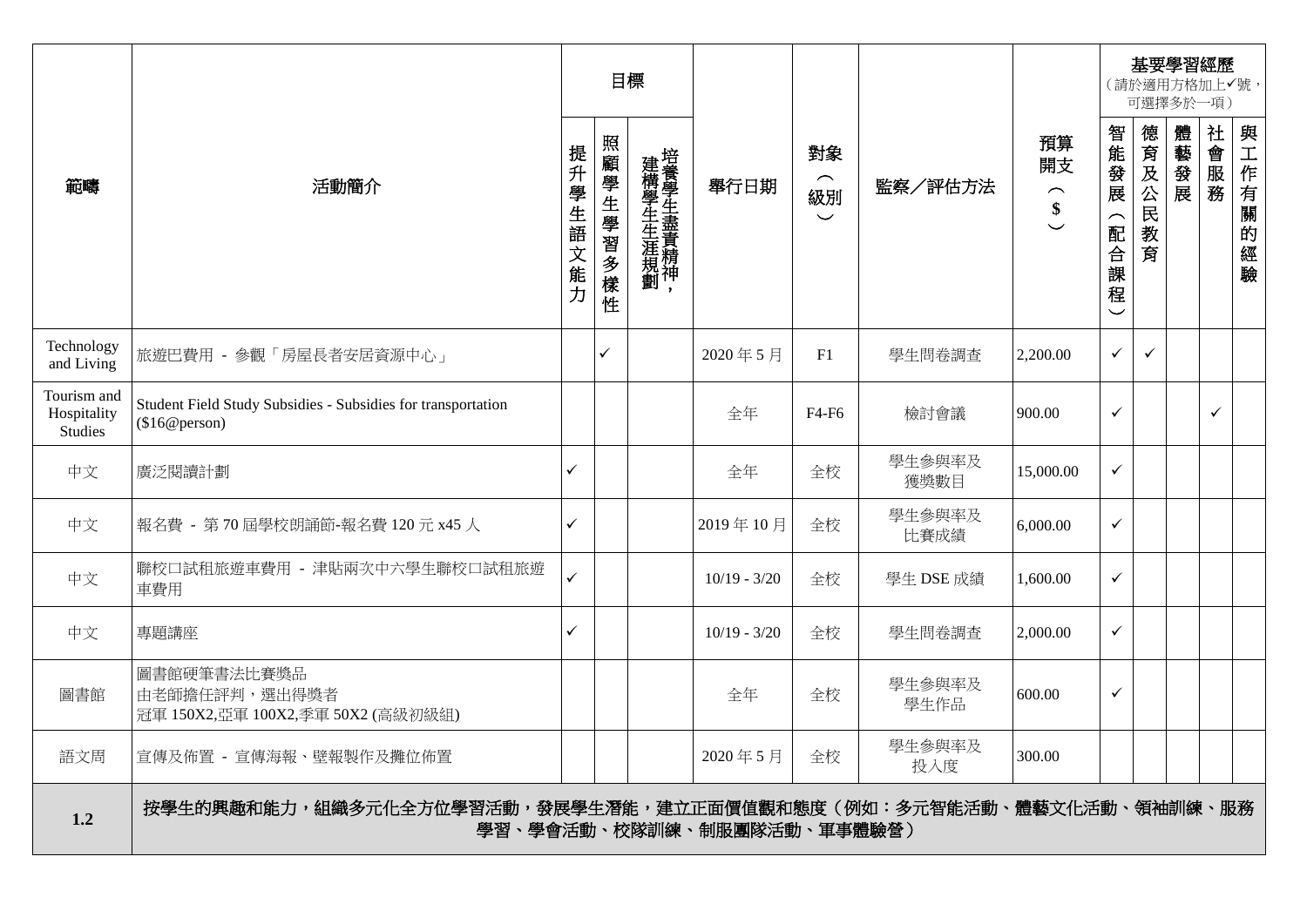|                     |                                                                          |                   |           | 目標                |          |                                                 |                |                                                                |                                           |                 |              | 基要學習經歷<br>(請於適用方格加上√號,<br>可選擇多於一項) |              |
|---------------------|--------------------------------------------------------------------------|-------------------|-----------|-------------------|----------|-------------------------------------------------|----------------|----------------------------------------------------------------|-------------------------------------------|-----------------|--------------|------------------------------------|--------------|
| 範疇                  | 活動簡介                                                                     | 提升<br>學生語<br>1文能力 | 照顧學生學習多樣性 | 建構學生生涯規劃培養學生盡責精神, | 舉行日期     | 對象<br>$\widehat{\phantom{1}}$<br>級別<br>$\smile$ | 監察/評估方法        | 預算<br>開支<br>$\left(\begin{array}{c} 1 \\ 0 \end{array}\right)$ | 智能發展<br>⌒<br>配合<br>課<br>程<br>$\checkmark$ | 德育及公民<br>教<br>育 | 體藝發展         | 社會服務                               | 與工作有關的<br>經驗 |
| Activity<br>Section | Community Day - Transportation for teachers                              |                   |           |                   | 2019年11月 | 全校                                              | 學生問卷調查         | 2,800.00                                                       |                                           | $\checkmark$    |              |                                    |              |
| Activity<br>Section | CDSC Sports Day - Transportation for whole school                        |                   |           |                   | 2020年2月  | 全校                                              | 學生參與率及<br>比賽成績 | 20,000.00                                                      |                                           | $\checkmark$    |              | $\checkmark$                       |              |
| Activity<br>Section | Form Three Life Wide Learning Day - Subsidies for the enrollment<br>fee  |                   |           |                   | 2020年3月  | 中三                                              | 學生問卷調查         | 5,000.00                                                       |                                           |                 |              |                                    | $\checkmark$ |
| Activity<br>Section | House Activity Day - Subsidies for the enrollment fee                    |                   |           |                   | 2020年7月  | 中一                                              | 學生投入度          | 14,000.00                                                      |                                           | $\checkmark$    |              |                                    |              |
| Activity<br>Section | Game Stall Design Competition - Design Material                          |                   |           |                   | 2019年12月 | 全校                                              | 學生參與率及<br>比賽成績 | 600.00                                                         |                                           | $\checkmark$    |              | $\checkmark$                       |              |
| Activity<br>Section | Marial Art Competition - Enrollment Fee                                  |                   |           |                   | 全年       | 全校                                              | 比賽成績           | 700.00                                                         |                                           |                 | $\checkmark$ |                                    |              |
| Activity<br>Section | Debate Competition - Enrollment Fee, Prize for interhouse<br>competition |                   |           |                   | 全年       | 全校                                              | 學生參與率及<br>比賽成績 | 4,500.00                                                       |                                           | $\checkmark$    |              |                                    |              |
| Activity<br>Section | Leadership Training - Enrollment Fee, Transportation                     |                   |           |                   | 全年       | 全校                                              | 學生參與率及<br>問卷調査 | 2,000.00                                                       |                                           | $\checkmark$    |              |                                    | $\checkmark$ |
| Activity<br>Section | Magic Club - Subsidies for the tutor's fee                               |                   |           |                   | 全年       | 全校                                              | 學生參與率          | 2,000.00                                                       |                                           |                 | $\checkmark$ |                                    |              |
| Activity<br>Section | Juggling Club - Subsidies for the tutor's fee                            |                   |           |                   | 全年       | 全校                                              | 學生參與率          | 4,000.00                                                       |                                           |                 | $\checkmark$ |                                    |              |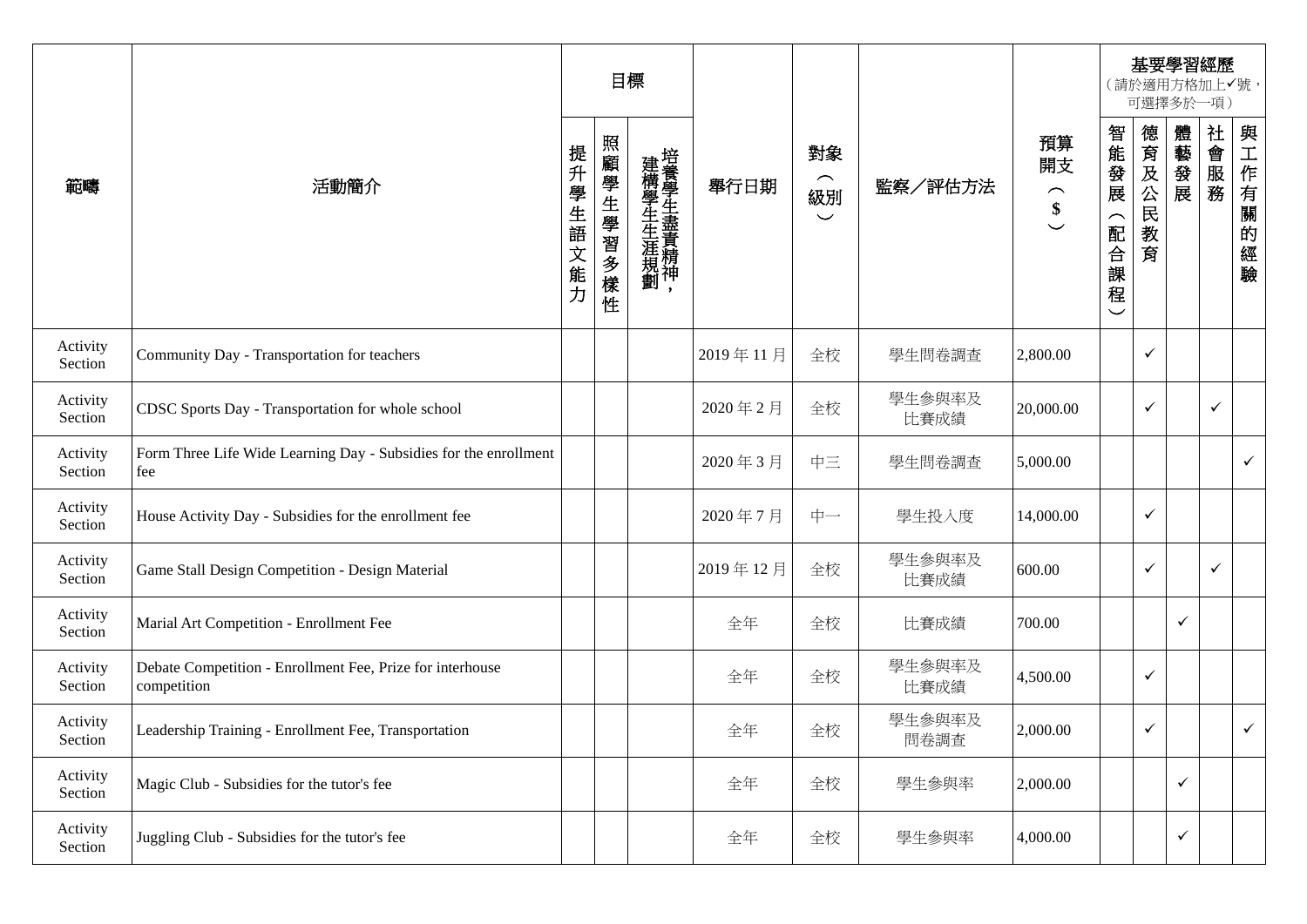|                     |                                                                               |          |           | 目標                |                |                                  |         |                                                                               |                                   |              | 基要學習經歷<br>(請於適用方格加上✔號,<br>可選擇多於一項) |      |              |
|---------------------|-------------------------------------------------------------------------------|----------|-----------|-------------------|----------------|----------------------------------|---------|-------------------------------------------------------------------------------|-----------------------------------|--------------|------------------------------------|------|--------------|
| 範疇                  | 活動簡介                                                                          | 提升學生語文能力 | 照顧學生學習多樣性 | 建構學生生涯規劃培養學生盡責精神, | 舉行日期           | 對象<br>$\frown$<br>級別<br>$\smile$ | 監察/評估方法 | 預算<br>開支<br>$\widehat{\phantom{m}}$<br>$\pmb{\$}$<br>$\overline{\phantom{0}}$ | 智能發展<br>(配合課<br>崔<br>$\checkmark$ | 德育及公民教<br>育  | 體藝發展                               | 社會服務 | 與工作有關的經驗     |
| Activity<br>Section | Airsoft Gun Club - Subsidies for the tutor's fee                              |          |           |                   | 全年             | 全校                               | 學生參與率   | 4,500.00                                                                      |                                   |              | ✓                                  |      |              |
| Activity<br>Section | Outdoor Activities - Enrollment Fee, Transportation etc                       |          |           |                   | 全年             | 全校                               | 學生參與率   | 4,000.00                                                                      |                                   | $\checkmark$ |                                    |      |              |
| Career              | 生涯規劃工作坊 - 中五級生涯規劃工作坊及職場探訪活動                                                   |          |           | $\checkmark$      | 全年             | 中五                               | 學生問卷調查  | 15,000.00                                                                     |                                   |              |                                    |      | $\checkmark$ |
| Career              | 職場探訪活動 - 3 次行業參觀:每一行業\$2800 * 2                                               |          |           | $\checkmark$      | 全年             | F4-F6                            | 學生問卷調查  | 5,600.00                                                                      |                                   |              |                                    |      | $\checkmark$ |
| Career              | 個人生涯規劃輔導 - 個人歷程檔案(FILE)或印刷                                                    |          |           | $\checkmark$      | 全年             | 中六                               | 檢討會議    | 2,000.00                                                                      |                                   |              |                                    |      | $\checkmark$ |
| Career              | 英語模擬面試及聯招短文工作坊 - 英語模擬面試及聯招短文<br>工作坊                                           | ✓        |           | $\checkmark$      | 上學期            | 中六                               | 學生參與率   | 10,000.00                                                                     |                                   |              |                                    |      | $\checkmark$ |
| Career              | 交通津貼 - 生涯規劃活動時車費津貼(全方位學習日、職場探<br>訪等)                                          |          |           |                   | 全年             | 中五                               | 學生參與率   | 2,000.00                                                                      |                                   |              |                                    |      | $\checkmark$ |
| Career              | RST-RST 講座                                                                    |          |           |                   | 全年             | F4-F6                            | 學生問卷調查  | 1,500.00                                                                      |                                   | $\checkmark$ |                                    |      | $\checkmark$ |
| Career              | 其他形式生涯規劃活動 - 如証書課程,裝備同學                                                       |          |           | $\checkmark$      | 全年             | F4-F6                            | 學生參與率   | 5,000.00                                                                      |                                   |              |                                    |      | $\checkmark$ |
| Guidance<br>Team    | F.1 Girls' Developmental Gp - Lunch gatherings x 6 (activity tools,<br>gifts) |          |           |                   | $10/19 - 8/20$ | 中一                               | 學生參與率   | 1,200.00                                                                      |                                   | $\checkmark$ |                                    |      |              |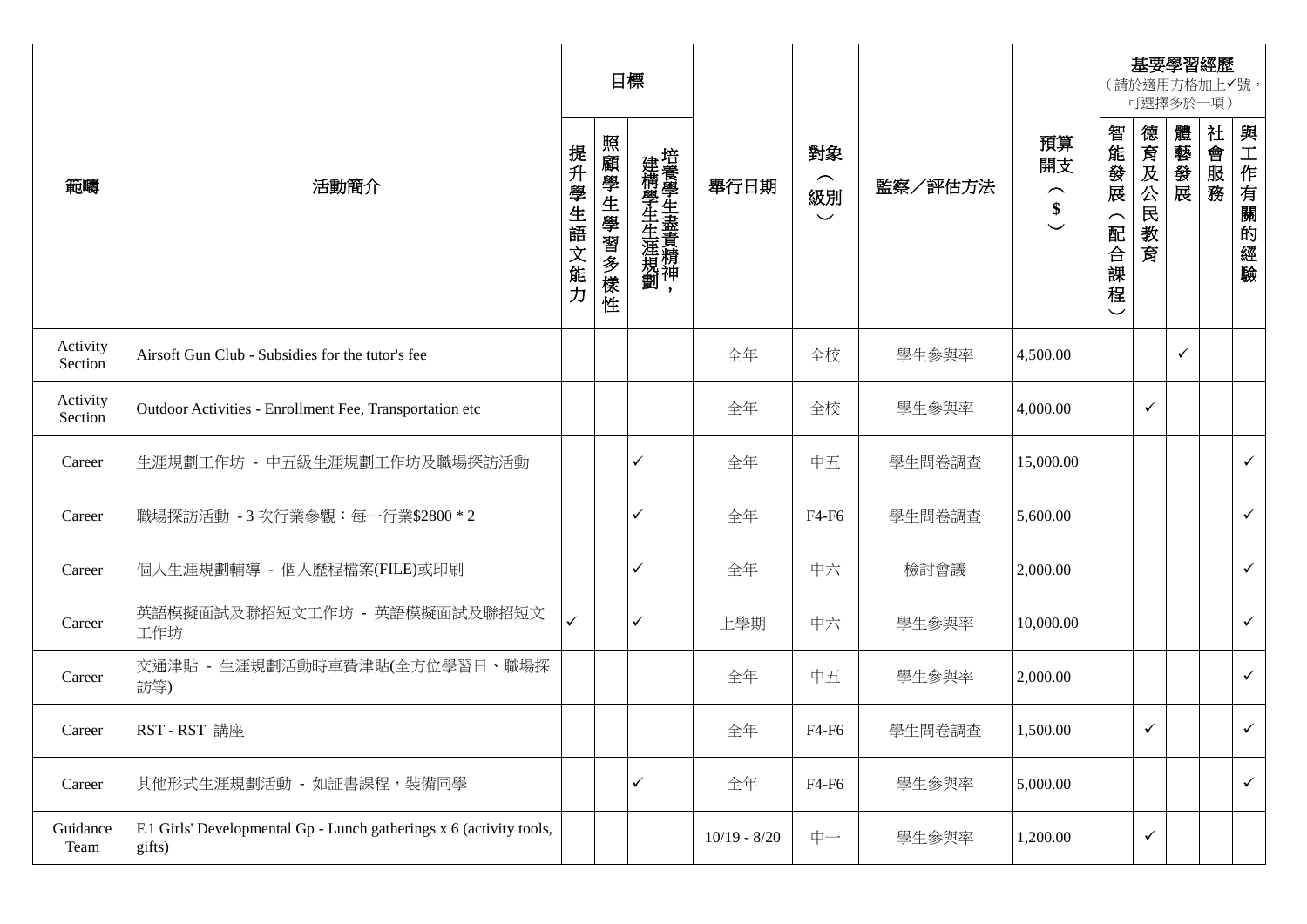|                  |                                                                                                      |          |           | 目標                |               |                                                 |         |                                                                               |                                                                 |                 | 可選擇多於一項) | 基要學習經歷<br>(請於適用方格加上✔號, |                          |
|------------------|------------------------------------------------------------------------------------------------------|----------|-----------|-------------------|---------------|-------------------------------------------------|---------|-------------------------------------------------------------------------------|-----------------------------------------------------------------|-----------------|----------|------------------------|--------------------------|
| 範疇               | 活動簡介                                                                                                 | 提升學生語文能力 | 照顧學生學習多樣性 | 建構學生生涯規劃培養學生盡責精神, | 舉行日期          | 對象<br>$\widehat{\phantom{1}}$<br>級別<br>$\smile$ | 監察/評估方法 | 預算<br>開支<br>$\widehat{\phantom{m}}$<br>$\pmb{\$}$<br>$\overline{\phantom{0}}$ | 智能發展<br>$\widehat{\phantom{1}}$<br>配合<br>課<br>程<br>$\checkmark$ | 德育及公民<br>教<br>育 | 體藝發展     | 社<br>會服務               | 與<br>工作有關<br>的<br>經<br>驗 |
| Guidance<br>Team | F.1 Girls' Developmental Gp - Outing (coach fee, activity tools,<br>gifts)                           |          |           |                   | 全年            | 中一                                              | 學生參與率   | 2,500.00                                                                      |                                                                 | $\checkmark$    |          |                        |                          |
| Guidance<br>Team | F.1 Girls' Developmental Gp - Day camp (camp fee, coach fee,<br>activity tools, gifts)               |          |           |                   | 全年            | 中一                                              | 學生參與率   | 3,800.00                                                                      |                                                                 | $\checkmark$    |          |                        |                          |
| Guidance<br>Team | Guidance Prefects - F1 class visits every Fri morning reading<br>session (activity tools and gifts)  |          |           |                   | 全年            | 中一                                              | 檢討會議    | 2,000.00                                                                      |                                                                 | $\checkmark$    |          |                        |                          |
| Guidance<br>Team | Guidance Prefects - Guidance prefect training                                                        |          |           |                   | $9/19 - 8/20$ | 全校                                              | 學生問卷調查  | 3,000.00                                                                      |                                                                 | $\checkmark$    |          |                        |                          |
| Guidance<br>Team | Guidance Prefects - Training camps during holidays (camp fees,<br>transportation and activity tools) |          |           |                   | $9/19 - 5/20$ | 中一                                              | 學生問卷調查  | 5,000.00                                                                      |                                                                 | $\checkmark$    |          |                        |                          |
| Guidance<br>Team | F1 Developmental Group - Lunch gatherings x 8 (activity tools)                                       |          |           |                   | $9/19 - 5/20$ | 中一                                              | 學生參與率   | 1,000.00                                                                      |                                                                 | ✓               |          |                        |                          |
| Guidance<br>Team | F1 Developmental Group - Water activity (coach, transportation,<br>camp fee)                         |          |           |                   | $2/20 - 6/20$ | 中一                                              | 學生參與率   | 5,000.00                                                                      |                                                                 | ✓               |          |                        |                          |
| Guidance<br>Team | F1 Developmental Group - Outdoor activity 1 (gifts, transportation,<br>camp ree)                     |          |           |                   | 全年            | 中一                                              | 學生參與率   | 5,000.00                                                                      |                                                                 | $\checkmark$    |          |                        |                          |
| Guidance<br>Team | F1 Developmental Group - Outdoor activity 2 (gifts, transportation,<br>camp fee)                     |          |           |                   | 全年            | 中一                                              | 學生參與率   | 5,000.00                                                                      |                                                                 | $\checkmark$    |          |                        |                          |
| Guidance<br>Team | F2 Developmental Group - Lunch gatherings x 10 (activity tools)                                      |          |           |                   | $2/20 - 6/20$ | 中二                                              | 學生參與率   | 1,000.00                                                                      |                                                                 | $\checkmark$    |          |                        |                          |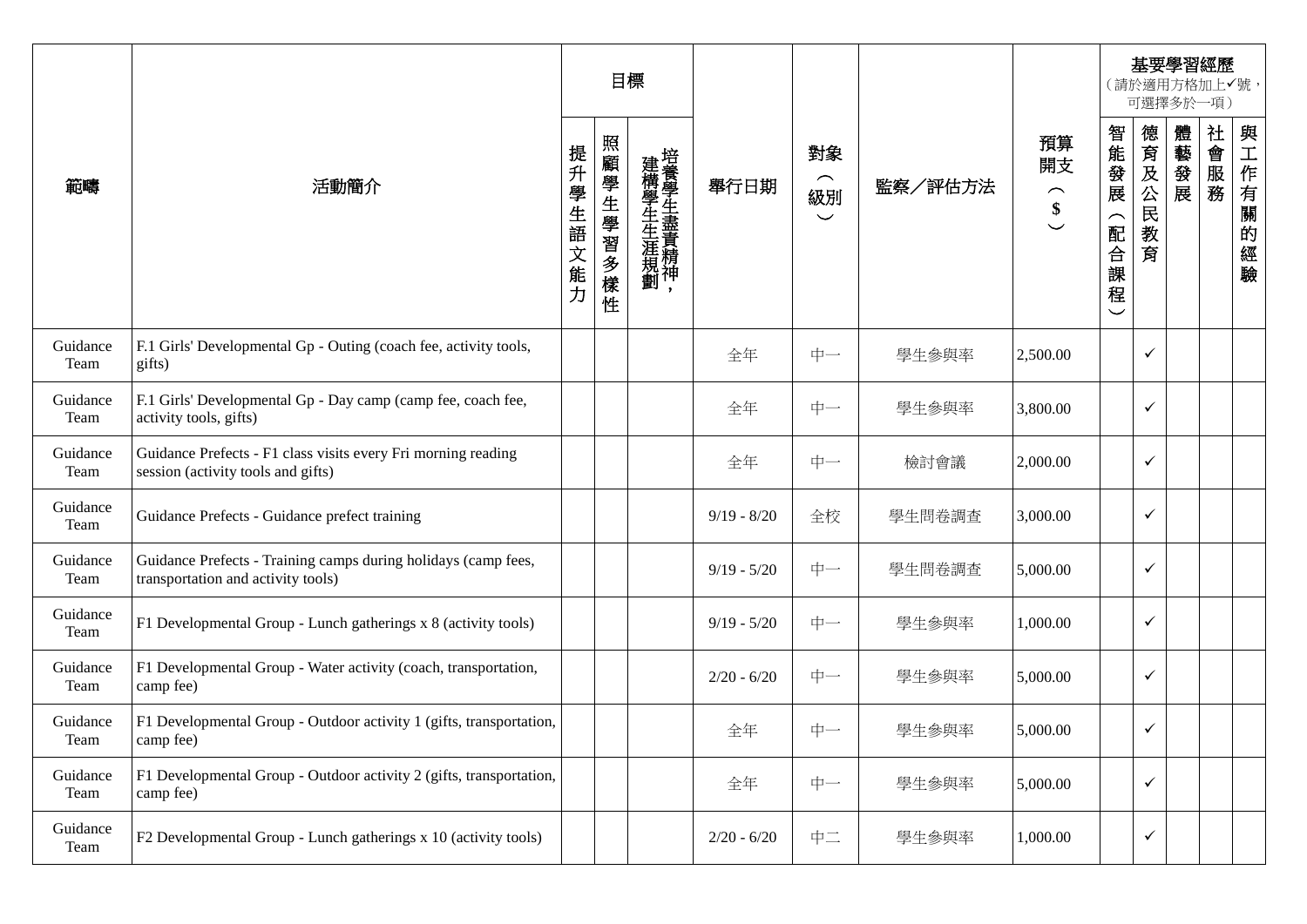|                                         |                                                                                  |          |           | 目標                |               |                                                  |         |                          |                   |                 | 可選擇多於一項) | 基要學習經歷<br>(請於適用方格加上√號, |          |
|-----------------------------------------|----------------------------------------------------------------------------------|----------|-----------|-------------------|---------------|--------------------------------------------------|---------|--------------------------|-------------------|-----------------|----------|------------------------|----------|
| 範疇                                      | 活動簡介                                                                             | 提升學生語文能力 | 照顧學生學習多樣性 | 建構學生生涯規劃培養學生盡責精神, | 舉行日期          | 對象<br>$\overline{\phantom{1}}$<br>級別<br>$\smile$ | 監察/評估方法 | 預算<br>開支<br>$\hat{\ast}$ | 智能發展<br>(配合課<br>程 | 德育及公民<br>教<br>育 | 體藝發展     | 社會服務                   | 與工作有關的經驗 |
| Guidance<br>Team                        | F2 Developmental Group - Water activity (coach, transportation,<br>camp fee)     |          |           |                   | 全年            | 中二                                               | 學生參與率   | 5,000.00                 |                   | $\checkmark$    |          |                        |          |
| Guidance<br>Team                        | F2 Developmental Group - Outdoor activity 1 (gifts, transportation,<br>camp fee) |          |           |                   | 全年            | 中二                                               | 學生參與率   | 5,000.00                 |                   | $\checkmark$    |          |                        |          |
| Guidance<br>Team                        | F2 Developmental Group - Outdoor activity 2 (gifts, transportation,<br>camp fee) |          |           |                   | 全年            | 中二                                               | 學生參與率   | 5,000.00                 |                   | $\checkmark$    |          |                        |          |
| Guidance<br>Team                        | F6 Retreat Day - 4 classes *4000 (activity fee and trnasportation)               |          |           |                   | 2019年11月      | 中六                                               | 學生問卷調查  | 16,000.00                |                   | $\checkmark$    |          |                        |          |
| Guidance<br>Team                        | RST lessons - Workshops, dramas and talks                                        |          |           |                   | $9/19 - 5/20$ | 全校                                               | 學生問卷調查  | 10,000.00                |                   | $\checkmark$    |          |                        |          |
| Guidance<br>Team                        | Sex and Health Day - Workshops, dramas, stall games and talks                    |          |           |                   | 2020年4月       | 全校                                               | 學生參與率   | 2,000.00                 |                   | $\checkmark$    |          |                        |          |
| <b>HMSC</b>                             | Extended Learning Activities - Enrollment Fee                                    |          |           |                   | 全年            | 中五                                               | 學生參與率   | 1,500.00                 | $\checkmark$      |                 |          |                        |          |
| <b>LIFE</b><br><b>EDUCATION</b><br>(LE) | 活動及講座 - 邀請嘉賓主持講座、推行校內外活動時需要物<br>資(本科明年將推展至中三級)                                   |          |           | ✓                 | 全年            | 全校                                               | 學生問卷調查  | 15,000.00                |                   | $\checkmark$    |          |                        |          |
| <b>LIFE</b><br>(LE)                     | EDUCATION 鼓勵小禮物(文具) - 獎勵表現積極之學生                                                  |          |           |                   | 全年            | 全校                                               | 檢討會議    | 1,000.00                 |                   | $\checkmark$    |          |                        |          |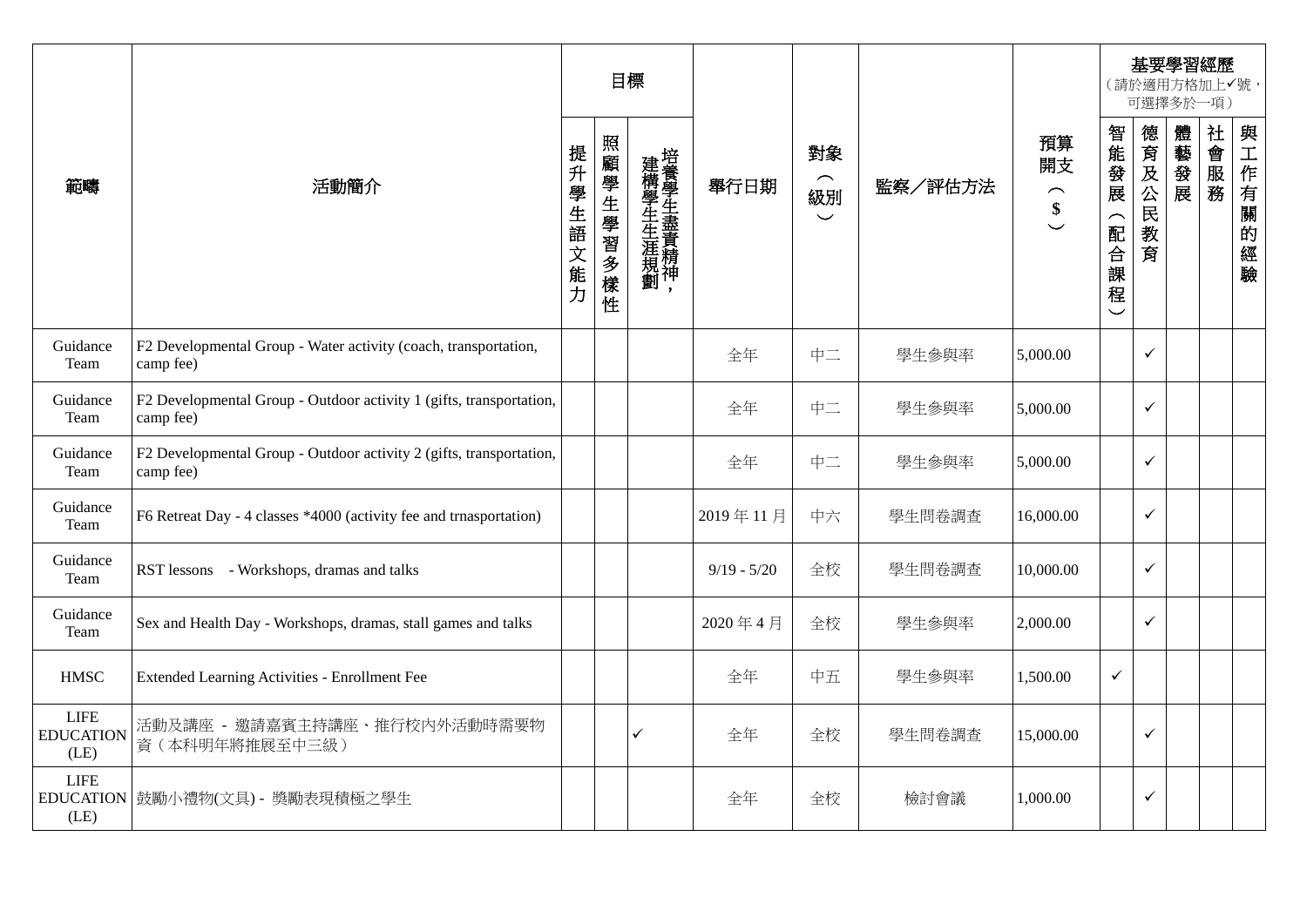|                                          |                                                      |          |           | 目標                                            |      |                                                 |         |                                                           |                                                              | 可選擇多於一項)     |              | 基要學習經歷<br>(請於適用方格加上√號, |          |
|------------------------------------------|------------------------------------------------------|----------|-----------|-----------------------------------------------|------|-------------------------------------------------|---------|-----------------------------------------------------------|--------------------------------------------------------------|--------------|--------------|------------------------|----------|
| 範疇                                       | 活動簡介                                                 | 提升學生語文能力 | 照顧學生學習多樣性 | 建構學生生涯規劃培養學生盡責精神、<br>$\overline{\phantom{a}}$ | 舉行日期 | 對象<br>$\widehat{\phantom{1}}$<br>級別<br>$\smile$ | 監察/評估方法 | 預算<br>開支<br>$\widehat{\phantom{m}}$<br>\$<br>$\checkmark$ | 智能發展<br>$\overline{\phantom{1}}$<br>配合課<br>程<br>$\checkmark$ | 德育及公民教育      | 體藝發展         | 社會服務                   | 與工作有關的經驗 |
| Moral and<br>Civil<br>Education(M<br>CE) | 德育及公民教育相關教材 - 不同機構,出版社之書籍,影音<br>資料及教材                |          |           | ✓                                             | 全年   | 全校                                              | 學生參與率   | 200.00                                                    |                                                              | ✓            |              |                        |          |
| Moral and<br>Civil<br>Education(M<br>CE) | 和諧校園活動 - 和諧校園活動:建立校内關愛、尊重他人文<br>化及和諧文化               |          |           | ✓                                             | 全年   | 全校                                              | 學生參與率   | 6,000.00                                                  |                                                              | ✓            |              |                        |          |
| Moral and<br>Civil<br>Education(M<br>CE) | 公民教育活動 - 公民教育話劇、講座費用等                                |          |           | ✓                                             | 全年   | 全校                                              | 檢討會議    | 4,000.00                                                  |                                                              | ✓            |              |                        |          |
| Moral and<br>Civil<br>Education(M<br>CE) | RST 講者嘉賓費用 - RST 嘉賓講者費用:講者費用                         |          |           | ✓                                             | 全年   | 全校                                              | 學生問卷調查  | 10,000.00                                                 |                                                              | ✓            |              |                        |          |
| Moral and<br>Civil<br>Education(M<br>CE) | 校外參觀車費 - 校外參觀費用                                      |          |           |                                               | 全年   | 全校                                              | 學生參與率   | 2,000.00                                                  |                                                              | ✓            |              |                        |          |
| Moral and<br>Civil<br>Education(M<br>CE) | 初中品格培育計劃(sMART) - 初中價值教育活動、講座等                       |          |           | ✓                                             | 全年   | 全校                                              | 學生參與率   | 10,000.00                                                 |                                                              | $\checkmark$ |              |                        |          |
| <b>MUSIC</b>                             | 管樂團外聘導師費 - 開辦管樂團導師費用 (資助學生學習樂<br>器的部分學費,全年學費\$72000) |          | ✓         | $\checkmark$                                  | 全年   | $F1-F3$                                         | 學生參與率   | 42,000.00                                                 |                                                              |              | $\checkmark$ |                        |          |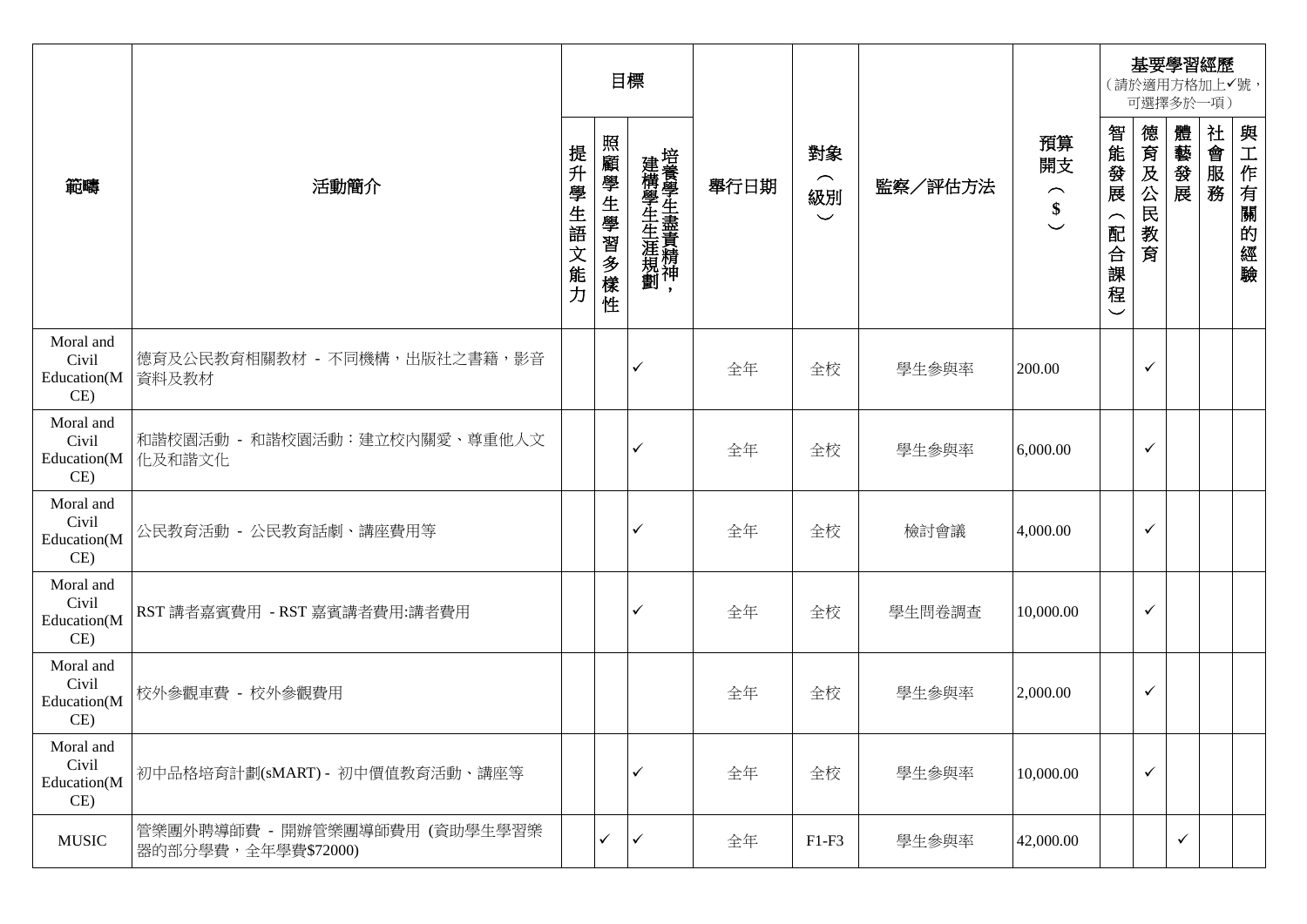|                                     |                                                                             |                      |           | 目標                |         |                                                 |         |                                                                       |                                  |                 | 基要學習經歷<br>(請於適用方格加上√號,<br>可選擇多於一項) |      |              |
|-------------------------------------|-----------------------------------------------------------------------------|----------------------|-----------|-------------------|---------|-------------------------------------------------|---------|-----------------------------------------------------------------------|----------------------------------|-----------------|------------------------------------|------|--------------|
| 範疇                                  | 活動簡介                                                                        | 提<br>升<br>學生語<br>文能力 | 照顧學生學習多樣性 | 建構學生生涯規劃培養學生盡責精神, | 舉行日期    | 對象<br>$\widehat{\phantom{m}}$<br>級別<br>$\smile$ | 監察/評估方法 | 預算<br>開支<br>$\widehat{\phantom{m}}$<br>\$<br>$\overline{\phantom{0}}$ | 智能發展<br>$\frown$<br>配合<br>課<br>程 | 德育及公民<br>教<br>育 | 體藝發展                               | 社會服務 | 與工作有關的經<br>驗 |
| <b>MUSIC</b>                        | 報名費、樂譜 - 校際音樂節或其他比賽的報名費連樂譜                                                  |                      | ✓         | ✓                 | 全年      | $F1-F3$                                         | 學生參與率   | 1,000.00                                                              |                                  |                 | ✓                                  |      |              |
| <b>MUSIC</b>                        | 租車費 - 合唱團/管樂團外出租車費(5月和7月管樂團用)                                               |                      | ✓         | ✓                 | 全年      | $F1-F3$                                         | 學生參與率   | 1,500.00                                                              |                                  |                 | $\checkmark$                       |      |              |
| OLE (Art<br>Education)              | 全方位學習工作坊 - 導師費、材料及車資                                                        |                      |           |                   | 2020年2月 | 中五                                              | 學生問卷調查  | 19,500.00                                                             |                                  |                 | $\checkmark$                       |      |              |
| PHYSICAL<br>EDUCATION   用           | 租用足球場 - 足球校隊訓練,每次 90 分鐘,每次 70。可租                                            |                      | ✓         |                   | 全年      | 全校                                              | 學生參與率   | 4,000.00                                                              |                                  |                 | $\checkmark$                       |      |              |
| EDUCATION 租用 22 次                   | PHYSICAL 祖用田徑場 - 田徑校隊訓練,\$70 一小時,每次 2 小時,可                                  |                      | ✓         |                   | 全年      | 全校                                              | 學生參與率   | 3,000.00                                                              |                                  |                 | $\checkmark$                       |      |              |
| <b>PHYSICAL</b><br><b>EDUCATION</b> | 租用室内球場 - 校隊訓練,\$120一次,可租用4次                                                 |                      | ✓         |                   | 全年      | 全校                                              | 學生參與率   | 480.00                                                                |                                  |                 | $\checkmark$                       |      |              |
| PHYSICAL                            | 租用保齡球場 - 體育課及校隊用,17/18 年度每條球道租用費 <br>EDUCATION   為\$100, 每班每次使用3條球道         |                      | ✓         |                   | 全年      | 全校                                              | 學生參與率   | 1,500.00                                                              |                                  |                 | $\checkmark$                       |      |              |
|                                     | PHYSICAL  籃球教練 - 籃球校隊訓練 (\$250/hr), 一星期兩課, 每次 2<br>EDUCATION 小時。合共20次訓練     |                      | ✓         |                   | 全年      | 全校                                              | 學生參與率   | 10,000.00                                                             |                                  |                 | $\checkmark$                       |      |              |
|                                     | PHYSICAL  羽毛球教練(男) - 羽毛球校隊訓練(\$ 250 /hr),一星期兩課,每<br>EDUCATION  次2小時。合共25次訓練 |                      | ✓         |                   | 全年      | 全校                                              | 學生參與率   | 14,000.00                                                             |                                  |                 | $\checkmark$                       |      |              |
|                                     | PHYSICAL  羽毛球教練(女) - 羽毛球校隊訓練(\$ 250 /hr),一星期兩課,每<br>EDUCATION 次2小時。合共25次訓練  |                      | ✓         |                   | 全年      | 全校                                              | 學生參與率   | 14,000.00                                                             |                                  |                 | ✓                                  |      |              |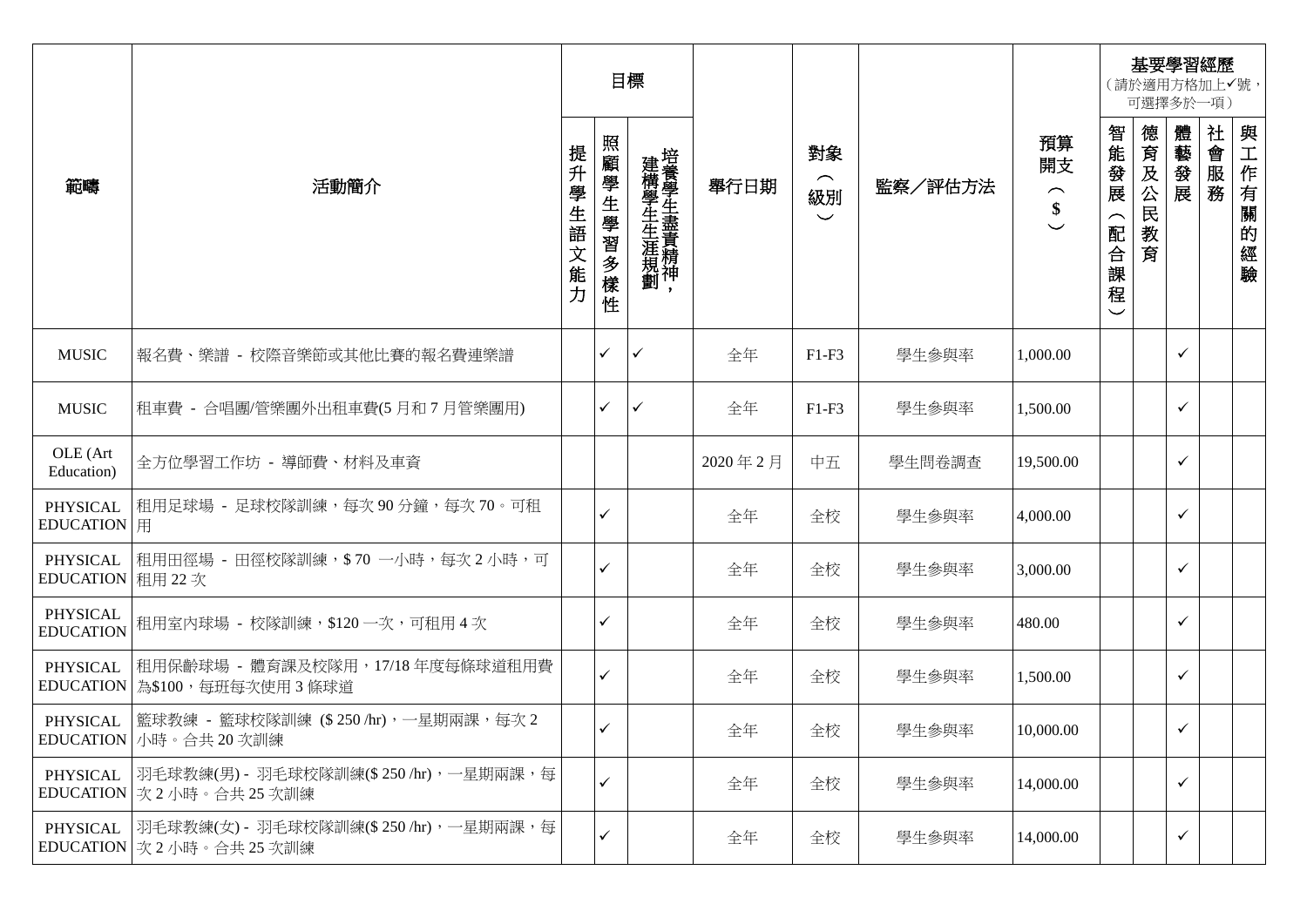|                 |                                                                                    |                      | 目標           |                   |      |                                                 |         |                                                           |                          |                 | 可選擇多於一項)     | 基要學習經歷<br>(請於適用方格加上√號, |                      |
|-----------------|------------------------------------------------------------------------------------|----------------------|--------------|-------------------|------|-------------------------------------------------|---------|-----------------------------------------------------------|--------------------------|-----------------|--------------|------------------------|----------------------|
| 範疇              | 活動簡介                                                                               | 提升<br>學生語<br>文<br>能力 | 照顧學生學習多樣性    | 建構學生生涯規劃培養學生盡責精神, | 舉行日期 | 對象<br>$\widehat{\phantom{m}}$<br>級別<br>$\smile$ | 監察/評估方法 | 預算<br>開支<br>$\widehat{\phantom{m}}$<br>\$<br>$\checkmark$ | 智能發展<br>配<br>合<br>課<br>程 | 德育及公民<br>教<br>育 | 體<br>一藝發展    | 社會服務                   | 與工作有關<br>的<br>經<br>驗 |
| PHYSICAL        | 女子排球教練 - 排球校隊訓練(\$ 250 /hr),一星期一課,每次 <br>EDUCATION 2 小時。合共 16 次訓練                  |                      | $\checkmark$ |                   | 全年   | 全校                                              | 學生參與率   | 14,000.00                                                 |                          |                 | $\checkmark$ |                        |                      |
| PHYSICAL        | 排球 - 火車牌 TV5002(\$93 X 6 個) =558, MIKASA<br>EDUCATION   MVA310 (\$339 X 2 個) = 678 |                      | $\checkmark$ |                   | 全年   | 全校                                              | 學生參與率   | 1,236.00                                                  |                          |                 | $\checkmark$ |                        |                      |
| <b>PHYSICAL</b> | 旧徑教練(田項) - 田徑(田項)校隊訓練(\$250 /hr),一星期三<br>EDUCATION 課,每次2小時。合共39次訓練                 |                      | $\checkmark$ |                   | 全年   | 全校                                              | 學生參與率   | 19,500.00                                                 |                          |                 | $\checkmark$ |                        |                      |
| PHYSICAL        | 田徑教練(徑項) - 田徑(徑項)校隊訓練(\$ 250 /hr)一星期三課,<br>EDUCATION 每次 2 小時。合共 39 次訓練             |                      | $\checkmark$ |                   | 全年   | 全校                                              | 學生參與率   | 19,500.00                                                 |                          |                 | $\checkmark$ |                        |                      |
| PHYSICAL        | 保齡球教練 - 保齡球/體育課訓練(\$ 250 /hr),每次 1 小時,可<br>EDUCATION 提供 8 次訓練                      |                      | $\checkmark$ |                   | 全年   | 全校                                              | 學生參與率   | 2,000.00                                                  |                          |                 | $\checkmark$ |                        |                      |
|                 | PHYSICAL  足球教練 - 足球校隊訓練(\$ 250 /hr),一星期兩課,每次 2 小<br>EDUCATION 時。合共8次訓練             |                      | $\checkmark$ |                   | 全年   | 全校                                              | 學生參與率   | 8,000.00                                                  |                          |                 | $\checkmark$ |                        |                      |
| PHYSICAL        | 乒乓球教練 - 乒乓球校隊訓練(\$ 250 /hr),一星期兩課,每次<br>EDUCATION 2 小時。合共 20 次訓練                   |                      | $\checkmark$ |                   | 全年   | 全校                                              | 學生參與率   | 10,000.00                                                 |                          |                 | $\checkmark$ |                        |                      |
|                 | PHYSICAL   乒乓球外展訓練班 (教練費) - 乒乓球校隊訓練, 参加兩期訓<br>EDUCATION   練班, 每期\$3864             |                      | $\checkmark$ |                   | 全年   | 全校                                              | 學生參與率   | 7,728.00                                                  |                          |                 | $\checkmark$ |                        |                      |
| PHYSICAL        | 學校足球推廣計劃 (教練費) - 足球校隊訓練,參加五期訓練<br>EDUCATION   班, 每期\$ 1600                         |                      | $\checkmark$ |                   | 全年   | 全校                                              | 學生參與率   | 8,000.00                                                  |                          |                 | $\checkmark$ |                        |                      |
| PHYSICAL        | 外展田徑隊計劃報名費 (教練費)- 田徑校隊訓練,參加六期<br>EDUCATION   外展田徑訓練, \$162 一位學生, 每期報 25 名學生        |                      | $\checkmark$ |                   | 全年   | 全校                                              | 學生參與率   | 24,300.00                                                 |                          |                 | $\checkmark$ |                        |                      |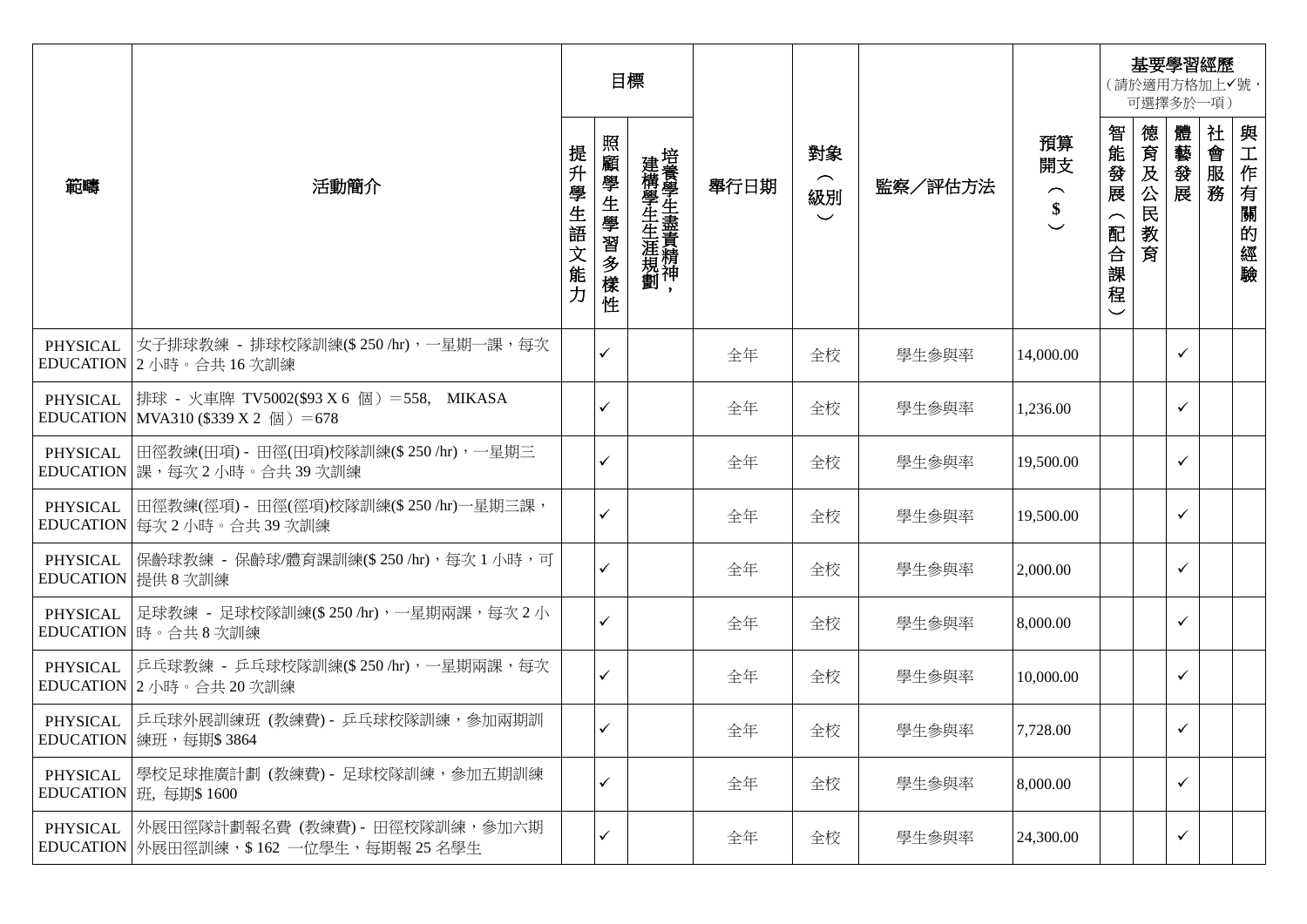|                              |                                                          |          | 目標           |                   |          |                                                 |         |                                                       |                                                                |         |              | 基要學習經歷<br>(請於適用方格加上√號,<br>可選擇多於一項) |                  |
|------------------------------|----------------------------------------------------------|----------|--------------|-------------------|----------|-------------------------------------------------|---------|-------------------------------------------------------|----------------------------------------------------------------|---------|--------------|------------------------------------|------------------|
| 範疇                           | 活動簡介                                                     | 提升學生語文能力 | 照顧學生學習多樣性    | 建構學生生涯規劃培養學生盡責精神, | 舉行日期     | 對象<br>$\widehat{\phantom{m}}$<br>級別<br>$\smile$ | 監察/評估方法 | 預算<br>開支<br>$\widehat{\phantom{m}}$<br>\$<br>$\smile$ | 智能發展<br>$\widehat{\phantom{1}}$<br>配合<br>課<br>程<br>$\check{ }$ | 德育及公民教育 | 體藝發展         | 社會服務                               | 與工作有關<br>的<br>經驗 |
| PHYSICAL<br><b>EDUCATION</b> | 籃球訓練課程 (教練費) - 籃球校隊訓練, 參加二期訓練班,<br>每期\$2590 (現在申請, 等待批核) |          | ✓            |                   | 全年       | 全校                                              | 學生參與率   | 5,180.00                                              |                                                                |         | ✓            |                                    |                  |
| PHYSICAL<br><b>EDUCATION</b> | 獎盃 - 陸運會獎盃                                               |          | ✓            |                   | 2019年10月 | 全校                                              | 學生參與率   | 3,060.00                                              |                                                                |         | ✓            |                                    |                  |
| PHYSICAL<br><b>EDUCATION</b> | 獎牌 - 陸運會獎牌                                               |          | ✓            |                   | 2019年10月 | 全校                                              | 學生參與率   | 4,410.00                                              |                                                                |         | ✓            |                                    |                  |
| PHYSICAL<br><b>EDUCATION</b> | 租車 - 陸運會運輸費用                                             |          | ✓            |                   | 2019年10月 | 全校                                              | 學生參與率   | 1,600.00                                              |                                                                |         | $\checkmark$ |                                    |                  |
| PHYSICAL<br><b>EDUCATION</b> | 雜項 - 陸運會雜項                                               |          | ✓            |                   | 2019年10月 | 全校                                              | 學生參與率   | 200.00                                                |                                                                |         | ✓            |                                    |                  |
| PHYSICAL<br><b>EDUCATION</b> | 運動會租場 - 陸運會租用場地費用                                        |          | ✓            |                   | 2019年10月 | 全校                                              | 學生參與率   | 5,000.00                                              |                                                                |         | ✓            |                                    |                  |
| PHYSICAL<br><b>EDUCATION</b> | 扣針 - 陸運會運動員扣針                                            |          | $\checkmark$ |                   | 2019年10月 | 全校                                              | 學生參與率   | 100.00                                                |                                                                |         | $\checkmark$ |                                    |                  |
|                              | rn1MCAL<br>EDUCATION   運動比賽報名費 - 參加學界以外運動比賽,展現訓練成果       |          | $\checkmark$ |                   | 全年       | 全校                                              | 學生參與率   | 16,000.00                                             |                                                                |         | ✓            |                                    |                  |
| PHYSICAL<br><b>EDUCATION</b> | 學界比賽報名費 - 學界比賽報名費                                        |          | ✓            |                   | 全年       | 全校                                              | 學生參與率   | 7,000.00                                              |                                                                |         | ✓            |                                    |                  |
| PHYSICAL<br><b>EDUCATION</b> | 教區比賽費用 - \$600 一班 X 24 班                                 |          | ✓            |                   | 2020年2月  | 全校                                              | 學生參與率   | 14,400.00                                             |                                                                |         | ✓            |                                    |                  |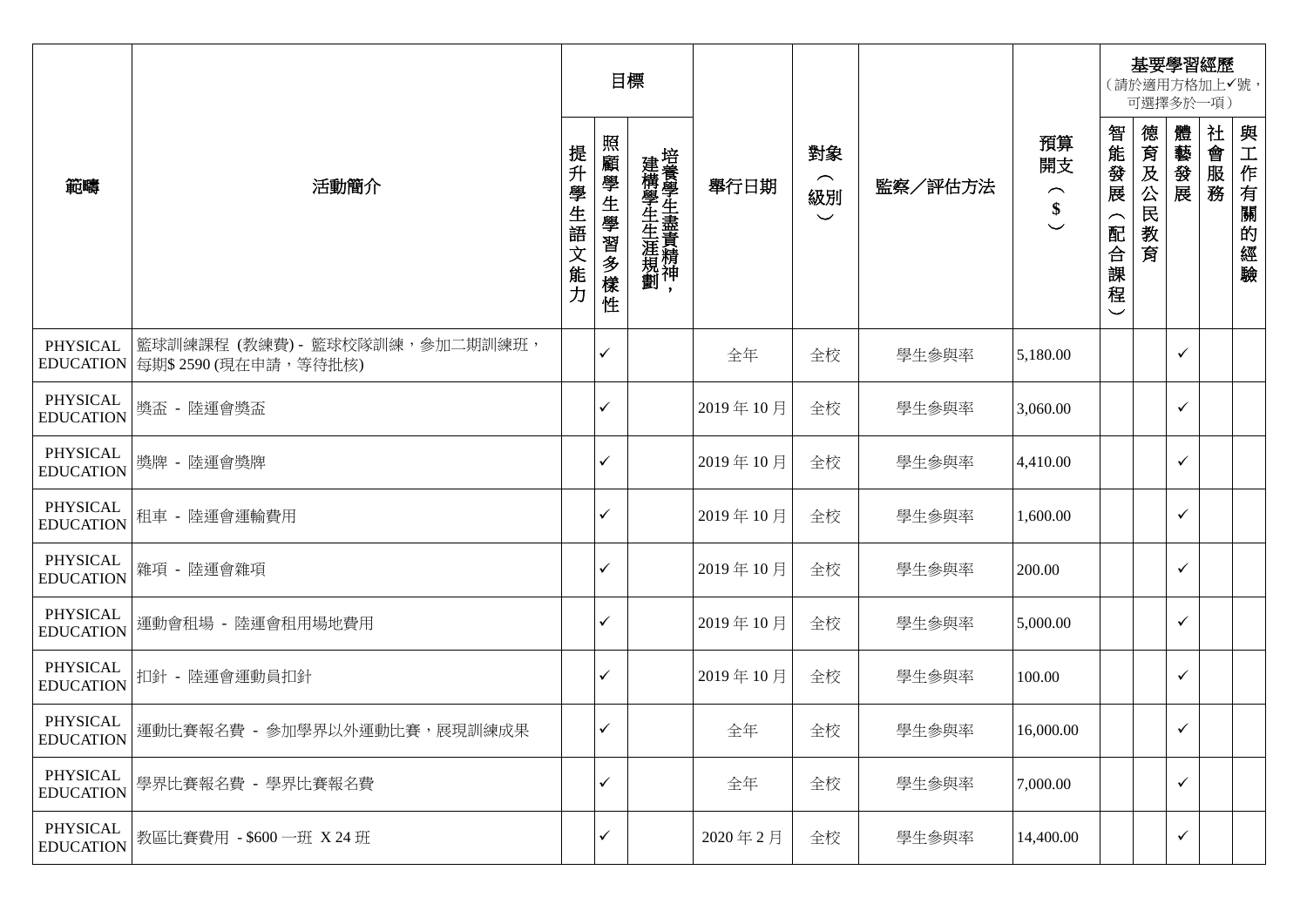|                              |                                                                |               | 目標            |                   |                 |                                                     |         |                                           | 基要學習經歷<br>(請於適用方格加上√號,<br>可選擇多於一項)                          |                 |              |      |                  |
|------------------------------|----------------------------------------------------------------|---------------|---------------|-------------------|-----------------|-----------------------------------------------------|---------|-------------------------------------------|-------------------------------------------------------------|-----------------|--------------|------|------------------|
| 範疇                           | 活動簡介                                                           | 提升學生語<br> 文能力 | 照<br>顧學生學習多樣性 | 建構學生生涯規劃培養學生盡責精神, | 舉行日期            | 對象<br>$\widehat{\phantom{m}}$<br>級別<br>$\checkmark$ | 監察/評估方法 | 預算<br>開支<br>$\widehat{\phantom{m}}$<br>\$ | 智能發展<br>$\widehat{\phantom{1}}$<br>配合課<br>程<br>$\checkmark$ | 德育及公民<br>教<br>育 | 體藝發展         | 社會服務 | 與工作有關<br>的<br>經驗 |
| PHYSICAL<br><b>EDUCATION</b> | 學體會周年報名費 - 學體會周年報名費                                            |               | ✓             |                   | 2019年9月         | 全校                                                  | 學生參與率   | 300.00                                    |                                                             |                 | $\checkmark$ |      |                  |
| PHYSICAL<br><b>EDUCATION</b> | 籃球比賽報名費 - 籃球隊參加學界以外比賽,展現訓練成果                                   |               | ✓             |                   | 全年              | 全校                                                  | 學生參與率   | 250.00                                    |                                                             |                 | $\checkmark$ |      |                  |
| PHYSICAL<br><b>EDUCATION</b> | 足球比賽報名費 - 足球隊參加學界以外比賽,展現訓練成果                                   |               | ✓             |                   | 全年              | 全校                                                  | 學生參與率   | 1,300.00                                  |                                                             |                 | $\checkmark$ |      |                  |
| PHYSICAL<br><b>EDUCATION</b> | 保齡球比賽報名費 - 參加保齡球以外比賽                                           |               | ✓             |                   | $5/20 - 6/20$   | 全校                                                  | 學生參與率   | 680.00                                    |                                                             |                 | ✓            |      |                  |
| PHYSICAL<br><b>EDUCATION</b> | 劍擊比賽報名費 - 參加劍擊比外比賽                                             |               | ✓             |                   | $10/19 - 12/19$ | 全校                                                  | 學生參與率   | 200.00                                    |                                                             |                 | $\checkmark$ |      |                  |
| PHYSICAL                     | 學界證 - 參加學界體育運動比賽,運動員註冊費用 (每張<br>EDUCATION   \$10, 可註冊 250 名學生) |               | ✓             |                   | 全年              | 全校                                                  | 學生參與率   | 2,500.00                                  |                                                             |                 | ✓            |      |                  |
| PHYSICAL<br><b>EDUCATION</b> | 球證費用 - 安排賽事調動需提供球證                                             |               | ✓             |                   | 全年              | 全校                                                  | 學生參與率   | 1,080.00                                  |                                                             |                 | $\checkmark$ |      |                  |
|                              | PHYSICAL<br>EDUCATION 友校接力交通津貼 - 為外出進行友校接力賽提供車資津貼              |               | ✓             |                   | 全年              | 全校                                                  | 學生參與率   | 500.00                                    |                                                             |                 | $\checkmark$ |      |                  |
| PHYSICAL<br><b>EDUCATION</b> | 田徑總會運動員註冊費 - 田徑運動員註冊使用田徑總會場地                                   |               | ✓             |                   | 全年              | 全校                                                  | 學生參與率   | 1,000.00                                  |                                                             |                 | $\checkmark$ |      |                  |
| SAB                          | 班級經營 - 班會物資 - 每班學生獲\$150 資助購買班會康樂用 <br>品,由班會管理(共25班)           |               |               |                   | 全年              | 全校                                                  | 檢討會議    | 3,750.00                                  |                                                             |                 |              |      |                  |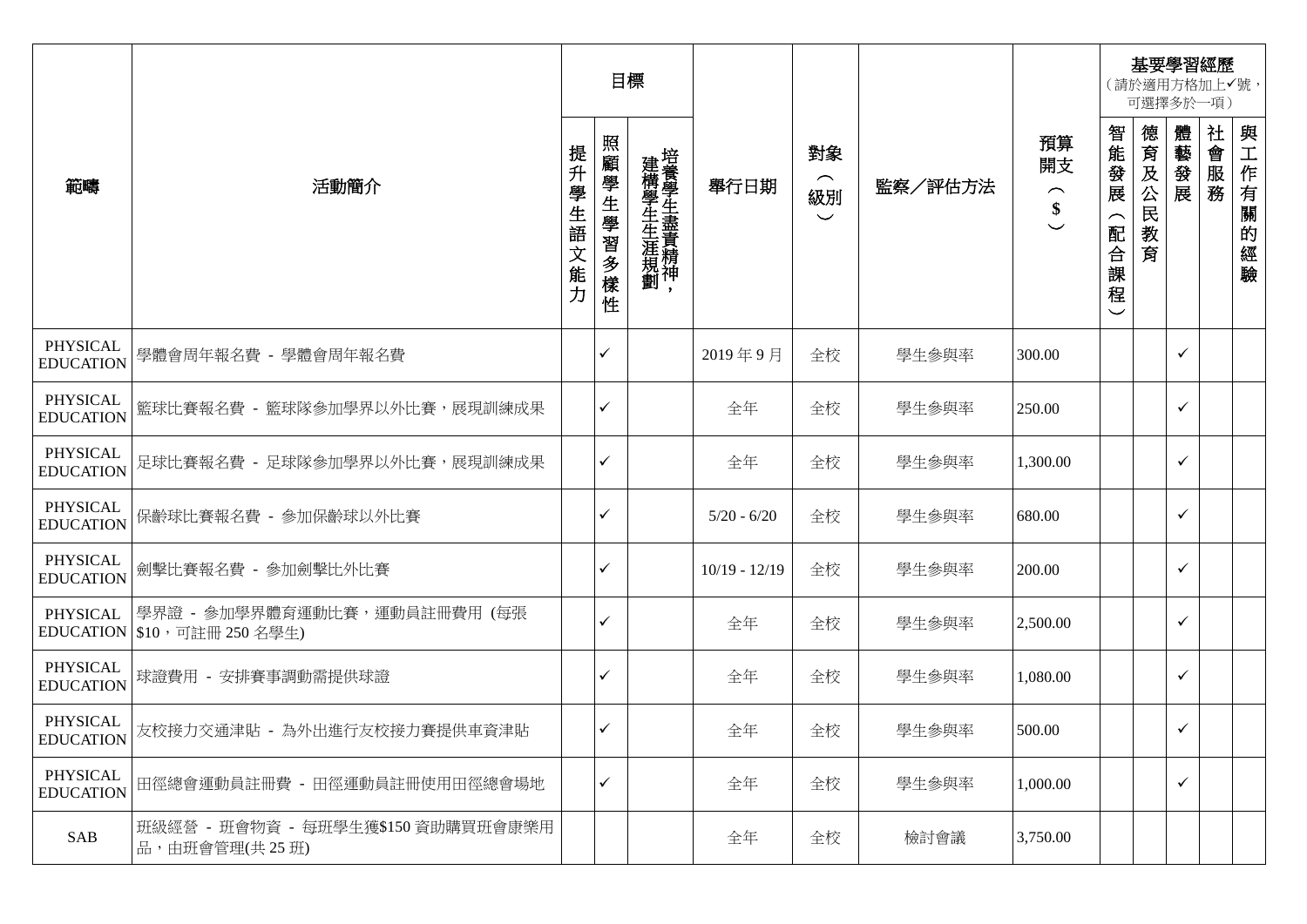|         |                                                                                                                          | 目標            |           |                   |          |                                      |         | 基要學習經歷<br>(請於適用方格加上√號,<br>可選擇多於一項)                               |                                   |                 |      |              |              |
|---------|--------------------------------------------------------------------------------------------------------------------------|---------------|-----------|-------------------|----------|--------------------------------------|---------|------------------------------------------------------------------|-----------------------------------|-----------------|------|--------------|--------------|
| 範疇      | 活動簡介                                                                                                                     | 提升學生語<br>1文能力 | 照顧學生學習多樣性 | 建構學生生涯規劃培養學生盡責精神, | 舉行日期     | 對象<br>$\frown$<br>級別<br>$\checkmark$ | 監察/評估方法 | 預算<br>開支<br>$\frown$<br>$\boldsymbol{\$}$<br>$\overline{\smile}$ | 智能發展<br>(配合課<br>程<br>$\checkmark$ | 德育及公民<br>教<br>育 | 體藝發展 | 社會服務         | 與工作有關的<br>經驗 |
| SAB     | 支援需要重點培育的班別或特定類別學生舉辦活動提升班風/<br>學生自信                                                                                      |               |           |                   | 全年       | 全校                                   | 檢討會議    | 10,000.00                                                        |                                   | $\checkmark$    |      |              |              |
| Service | Subsidies for F4 OLE Service Learning Course - Subsidies for<br>each student (buy service)                               |               |           | ✓                 | 2020年5月  | 中四                                   | 學生問卷調查  | 18,000.00                                                        |                                   |                 |      | ✓            |              |
| Service | Poverty Experience Activities - Buy-service : service team                                                               |               |           | ✓                 | 全年       | 全校                                   | 學生問卷調查  | 12,000.00                                                        |                                   |                 |      | $\checkmark$ |              |
| Service | F.2-5 RST (~4 times) - Program fee                                                                                       |               |           | ✓                 | 全年       | 全校                                   | 學生問卷調查  | 3,000.00                                                         |                                   |                 |      | $\checkmark$ |              |
| Service | Community Service activities - Transporation/resources(6月用)                                                              |               |           |                   | 2020年5月  | 全校                                   | 檢討會議    | 2,500.00                                                         |                                   |                 |      | $\checkmark$ |              |
| Service | Subsidies for extra Service activities - Materials for organizing<br>external service $(6 \text{ } \text{) \overline{}}$ |               |           | ✓                 | 全年       | 全校                                   | 學生參與率   | 2,000.00                                                         |                                   |                 |      | ✓            |              |
| Service | Subsidies for F2 transportation fee on LWL Day - Transporation or<br>materials                                           |               |           | ✓                 | 2020年3月  | 中二                                   | 學生參與率   | 5,400.00                                                         |                                   |                 |      | $\checkmark$ |              |
| 人文週     | 獎品                                                                                                                       |               | ✓         |                   | 2019年10月 | 全校                                   | 學生參與率   | 900.00                                                           | $\checkmark$                      |                 |      |              |              |
| 人文週     | 攤位遊戲                                                                                                                     |               | ✓         |                   | 2019年10月 | 全校                                   | 學生參與率   | 900.00                                                           | $\checkmark$                      |                 |      |              |              |
| 宗教科     | 培訓資助 (學生) - 教區培訓活動                                                                                                       |               |           | ✓                 | 全年       | 全校                                   | 學生問卷調查  | 1,000.00                                                         |                                   | $\checkmark$    |      |              |              |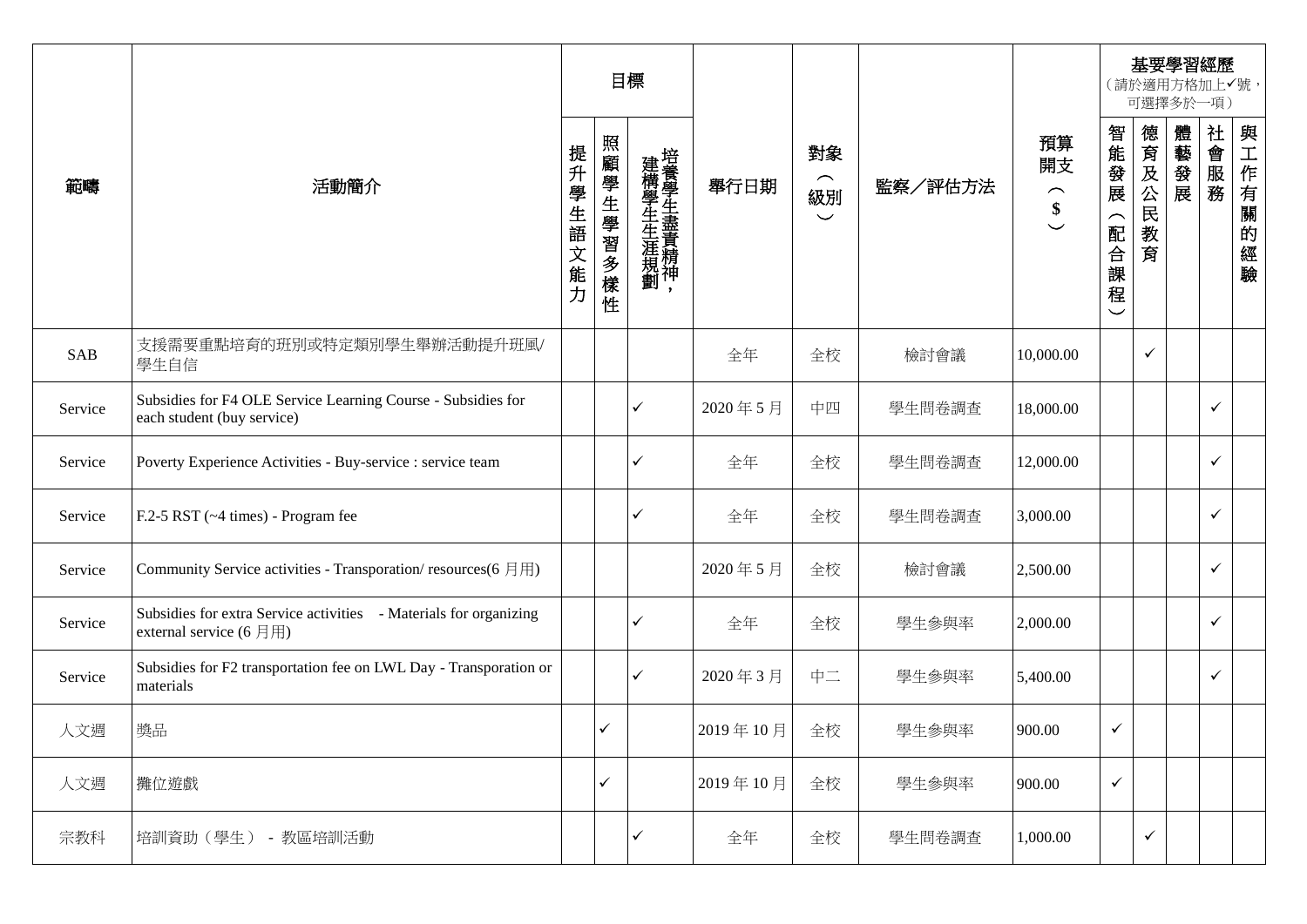|     |                                                                        | 目標       |           |                   |          |                                                 | 基要學習經歷<br>(請於適用方格加上√號,<br>可選擇多於一項) |                                          |                                   |              |      |      |                  |
|-----|------------------------------------------------------------------------|----------|-----------|-------------------|----------|-------------------------------------------------|------------------------------------|------------------------------------------|-----------------------------------|--------------|------|------|------------------|
| 範疇  | 活動簡介                                                                   | 提升學生語文能力 | 照顧學生學習多樣性 | 建構學生生涯規劃培養學生盡責精神, | 舉行日期     | 對象<br>$\widehat{\phantom{m}}$<br>級別<br>$\smile$ | 監察/評估方法                            | 預算<br>開支<br>$\frown$<br>\$<br>$\backsim$ | 智能發展<br>(配合課<br>程<br>$\checkmark$ | 德育及公民教育      | 體藝發展 | 社會服務 | 與工作有關<br>的<br>經驗 |
| 宗教科 | 宗教書藉閱讀計劃學生禮物 - 學生獎品(如文具、書券、禮<br>券)                                     |          |           | $\checkmark$      | 全年       | 全校                                              | 學生參與率                              | 2,000.00                                 |                                   | ✓            |      |      |                  |
| 宗教組 | 平日彌撒學生培訓費 - 嘉賓費用全年 10*\$100=\$1000                                     |          |           |                   | 全年       | 全校                                              | 學生參與率                              | 1,000.00                                 |                                   | ✓            |      |      |                  |
| 宗教組 | 全校宗教禮儀學生培訓費 (開學、聖誕、四旬期、散學) - \$<br>$500*4= $2000$                      |          |           |                   | 全年       | 全校                                              | 學生參與率                              | 2,000.00                                 |                                   | ✓            |      |      |                  |
| 宗教組 | 宗教日禮儀學生培訓費 - 借場地\$1000+培訓費用 \$1000                                     |          |           | $\checkmark$      | 2019年12月 | 全校                                              | 學生參與率                              | 2,000.00                                 |                                   | ✓            |      |      |                  |
| 宗教組 | 學生培育講座 RST 或其他 (勞委、正委、婚委、浸大、神父<br>雪召分享等)(中一至中六每級二至三次)-\$600*10= \$6000 |          |           | $\checkmark$      | 全年       | 全校                                              | 學生參與率                              | 6,000.00                                 |                                   | $\checkmark$ |      |      |                  |
| 宗教組 | 宗教大使/慕道班/教友同學參觀體驗(外出活動或校內工作<br>坊)(上學期) - 交通及培訓費                        |          |           | ✓                 | 上學期      | 全校                                              | 學生參與率                              | 2,000.00                                 |                                   | ✓            |      |      |                  |
| 宗教組 | 宗教大使/慕道班/教友同學參觀體驗(外出活動或校內工作<br>坊)(下學期) - 交通及培訓費                        |          |           | ✓                 | 下學期      | 全校                                              | 學生參與率                              | 2,000.00                                 |                                   | ✓            |      |      |                  |
| 宗教組 | 天主教同學會活動學生培訓 - 培訓費                                                     |          |           | $\checkmark$      | 全年       | 全校                                              | 檢討會議                               | 3,000.00                                 |                                   | $\checkmark$ |      |      |                  |
| 宗教組 | 宗教大使訓練學生費用 ( 日營/宿營) - 每人資助 \$300*20=<br>\$6000                         |          |           | $\checkmark$      | 全年       | 全校                                              | 學生問卷調查                             | 6,000.00                                 |                                   | $\checkmark$ |      |      |                  |
| 宗教組 | 宗教大使訓練領隊教師費用(日營/宿營) - 全費                                               |          |           |                   | 全年       | 全校                                              | 學生問卷調查                             | 900.00                                   |                                   | ✓            |      |      |                  |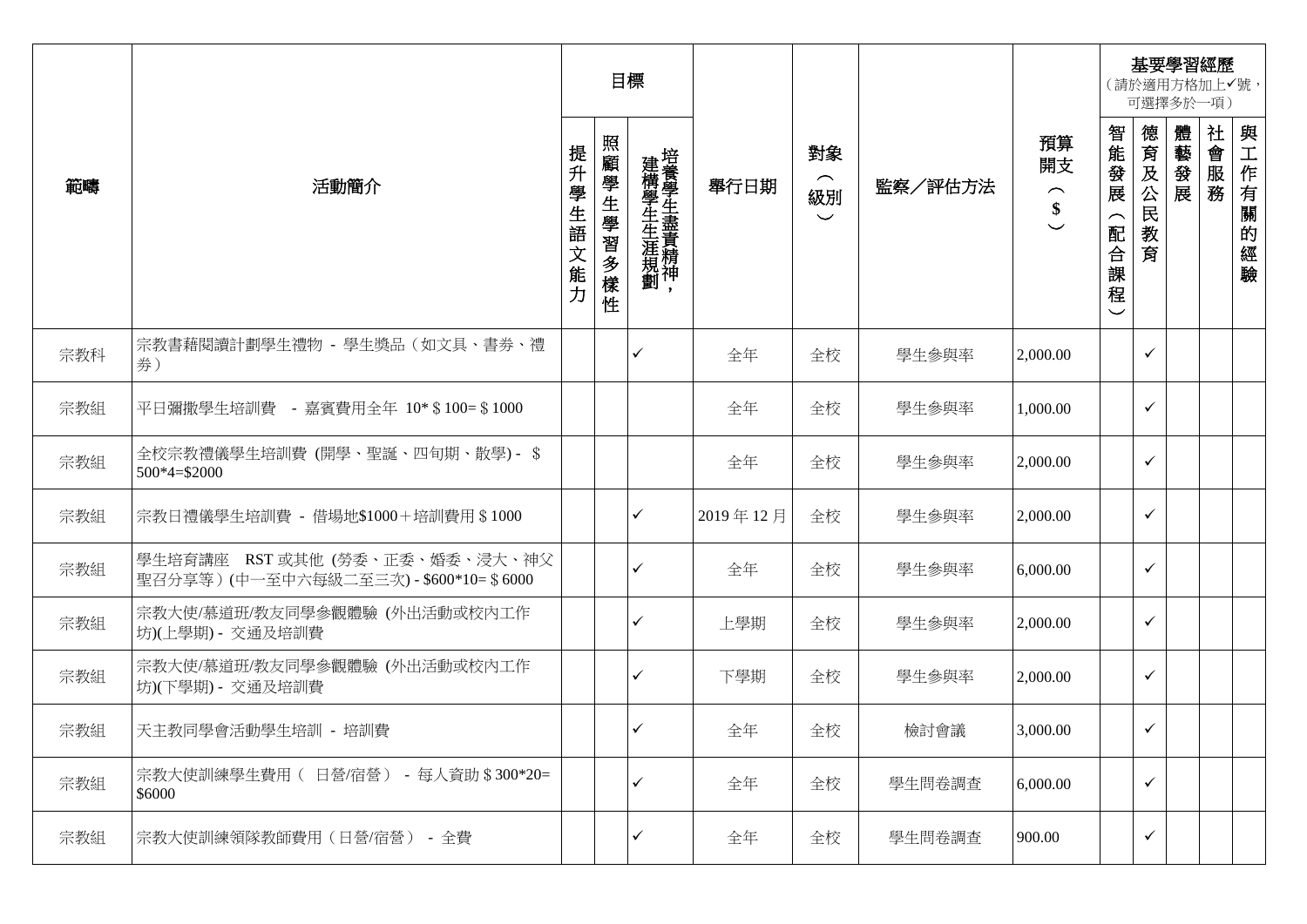|       |                                                 |               | 目標        |                   |          |                                                 |         |                                                                       | 基要學習經歷<br>(請於適用方格加上√號,<br>可選擇多於一項)                         |                 |      |      |              |
|-------|-------------------------------------------------|---------------|-----------|-------------------|----------|-------------------------------------------------|---------|-----------------------------------------------------------------------|------------------------------------------------------------|-----------------|------|------|--------------|
| 範疇    | 活動簡介                                            | 提升學生語<br>1文能力 | 照顧學生學習多樣性 | 建構學生生涯規劃培養學生盡責精神, | 舉行日期     | 對象<br>$\widehat{\phantom{m}}$<br>級別<br>$\smile$ | 監察/評估方法 | 預算<br>開支<br>$\widehat{\phantom{1}}$<br>\$<br>$\overline{\phantom{0}}$ | 智能發展<br>$\widehat{\phantom{1}}$<br>配合課<br>程<br>$\check{ }$ | 德育及公民<br>教<br>育 | 體藝發展 | 社會服務 | 與工作有關的<br>經驗 |
| 宗教組   | 天主教同學會/慕道班朝聖 - 交通及培訓費                           |               |           | ✓                 | 全年       | 全校                                              | 學生參與率   | 500.00                                                                |                                                            | $\checkmark$    |      |      |              |
| 宗教組   | 天主教同學會/慕道班煉靈月聖地考察 - 交通及培訓費 (交<br>通 1000+物資 200) |               |           | ✓                 | 2019年11月 | 全校                                              | 學生參與率   | 1,200.00                                                              |                                                            | $\checkmark$    |      |      |              |
| 宗教組   | 明愛賣物會/義工服務物資及禮物及交通費 - 義工服務材料費<br>及禮物費           |               |           | ✓                 | 全年       | 全校                                              | 學生參與率   | 500.00                                                                |                                                            | $\checkmark$    |      |      |              |
| 宗教組   | 慕道班學生朝聖及活動費用 - 文通及活動費用                          |               |           | ✓                 | 全年       | 全校                                              | 學生參與率   | 2,000.00                                                              |                                                            | $\checkmark$    |      |      |              |
| 校園電視台 | 學生錄影拍攝培訓 - 交通和培訓費                               |               |           | ✓                 | 全年       | 全校                                              | 學生參與率   | 1,500.00                                                              |                                                            |                 |      |      | $\checkmark$ |
| 訓導組   | 學長會訓練營 - 學長會訓練營營費用、交通、營衫及物資<br>(學生膳食收費: \$6000) |               | ✓         |                   | 2019年9月  | 全校                                              | 學生參與率   | 10,000.00                                                             |                                                            | $\checkmark$    |      |      |              |
| 訓導組   | 野外求生訓練 - 交通費及訓練物資 (學生膳食收費:\$2000)               |               | ✓         |                   | 2020年2月  | 全校                                              | 學生參與率   | 2,000.00                                                              |                                                            | $\checkmark$    |      |      |              |
| 訓導組   | 挑戰自我訓練 - 交通費、場地租用及導師費 (學生收費:<br>\$4500)         |               | ✓         |                   | 2020年4月  | 全校                                              | 學生參與率   | 4,500.00                                                              |                                                            | $\checkmark$    |      |      |              |
| 訓導組   | 資深學長訓練日 - 交通及訓練物資                               |               | ✓         |                   | 2020年7月  | 全校                                              | 學生參與率   | 2,000.00                                                              |                                                            | $\checkmark$    |      |      |              |
| 健環組   | 活動參觀的車費及入場費(3次)                                 |               | ✓         |                   | 全年       | 全校                                              | 學生參與率   | 1,200.00                                                              |                                                            | $\checkmark$    |      |      |              |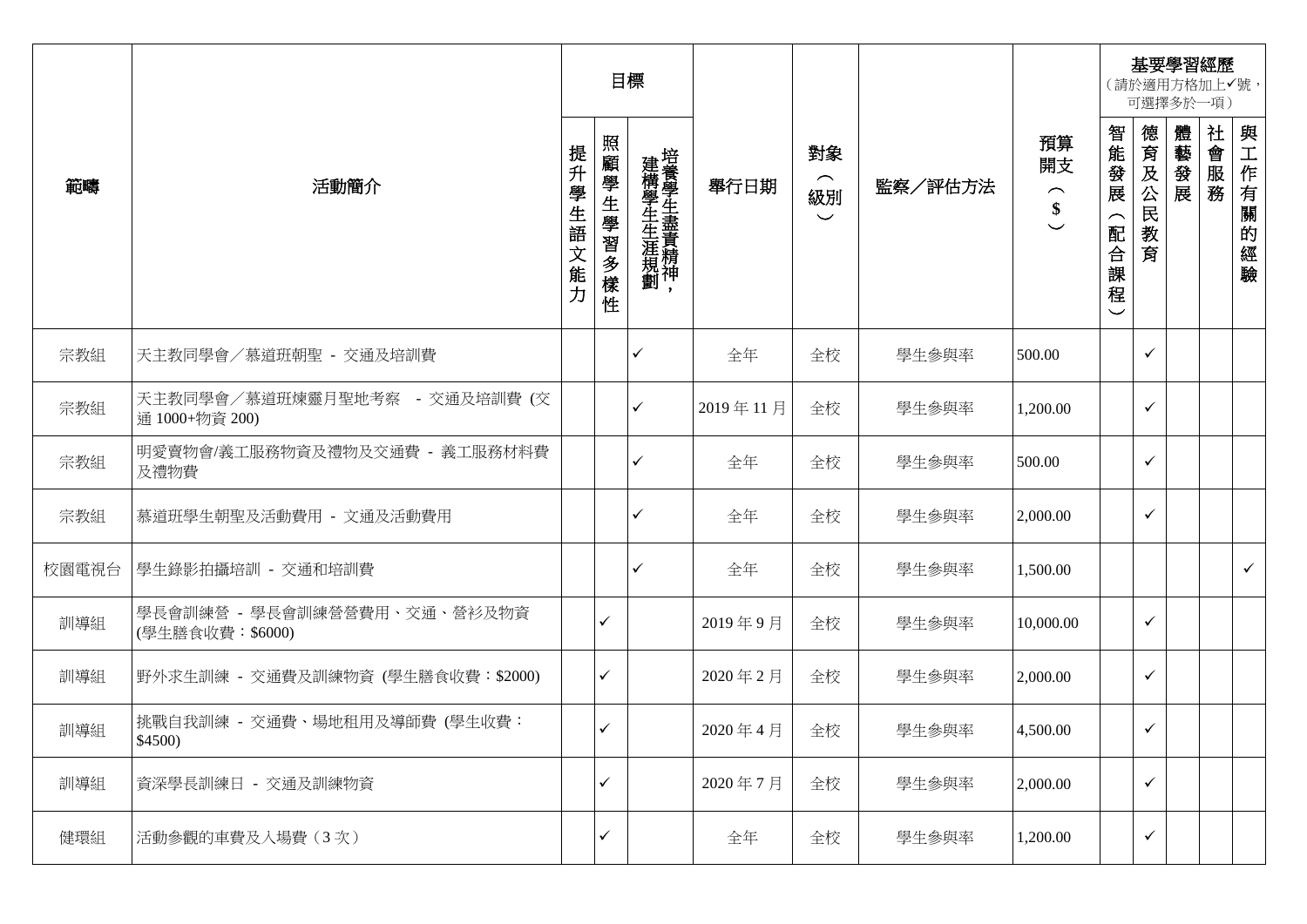|     |                                  | 目標       |           |                   |      |                                                 |                     |                                                                       | 基要學習經歷<br>(請於適用方格加上√號,<br>可選擇多於一項)                          |              |      |      |              |
|-----|----------------------------------|----------|-----------|-------------------|------|-------------------------------------------------|---------------------|-----------------------------------------------------------------------|-------------------------------------------------------------|--------------|------|------|--------------|
| 範疇  | 活動簡介                             | 提升學生語文能力 | 照顧學生學習多樣性 | 建構學生生涯規劃培養學生盡責精神, | 舉行日期 | 對象<br>$\widehat{\phantom{1}}$<br>級別<br>$\smile$ | 監察/評估方法             | 預算<br>開支<br>$\widehat{\phantom{1}}$<br>\$<br>$\overline{\phantom{0}}$ | 智能發展<br>$\overline{\phantom{1}}$<br>配合課<br>程<br>$\check{ }$ | 德育及公民<br>教育  | 體藝發展 | 社會服務 | 與工作有<br>關的經驗 |
| 健環組 | 綠化校園活動                           |          | ✓         |                   | 全年   | 全校                                              | 檢討會議                | 10,000.00                                                             |                                                             | $\checkmark$ |      |      |              |
| 1.3 | 舉辦或參加境外交流活動或比賽,擴闊學生視野            |          |           |                   |      |                                                 |                     |                                                                       |                                                             |              |      |      |              |
| 宗教組 | 朝聖交流團(學生) (外地) - 交通及培訓費 10*\$250 |          |           | ✓                 | 下學期  | 全校                                              | 學生參與率               | 2,500.00                                                              |                                                             | $\checkmark$ |      |      |              |
|     |                                  |          |           |                   |      |                                                 | 第1項預算總開支 803,764.00 |                                                                       |                                                             |              |      |      |              |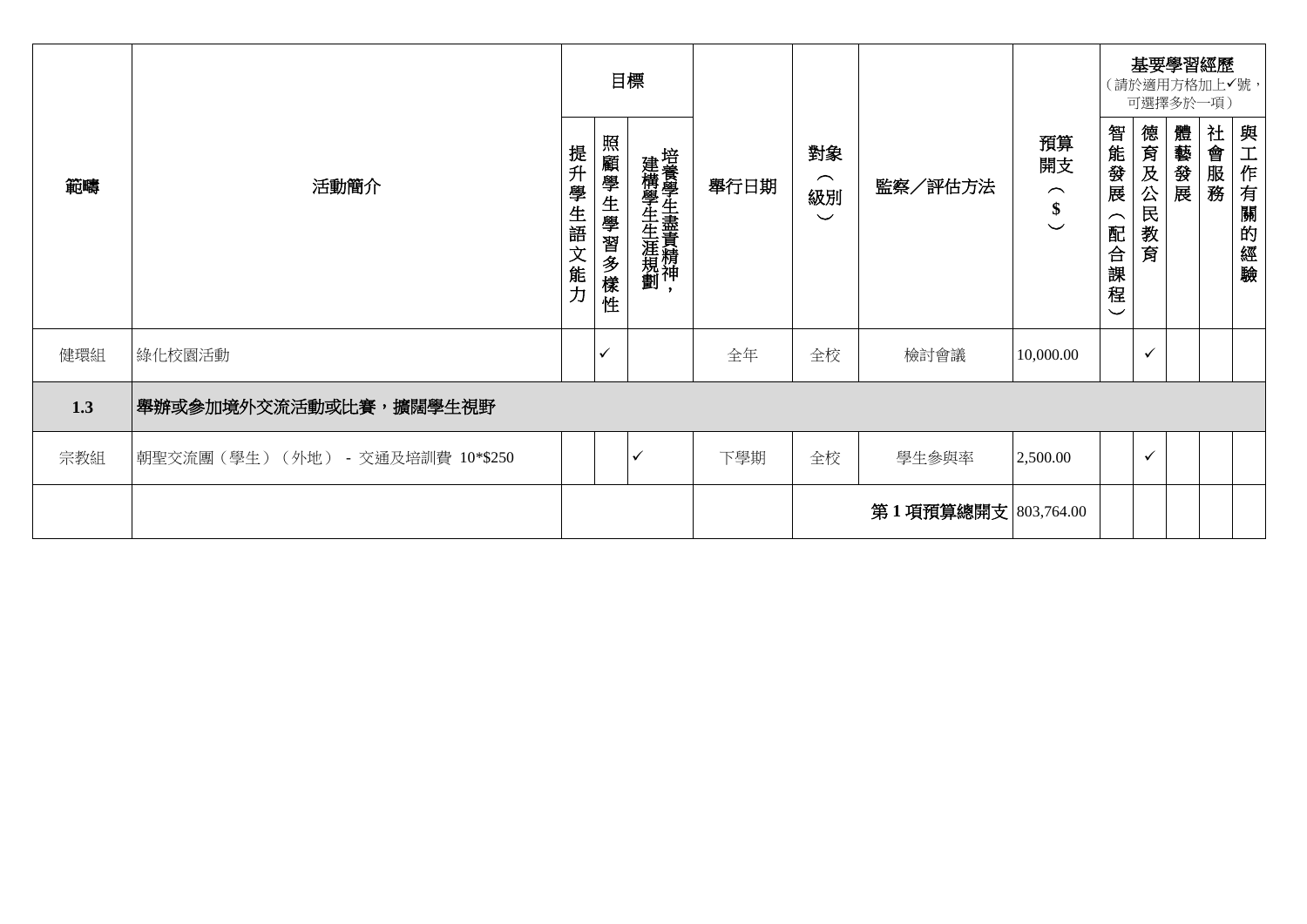| 範疇                                                    | 項目                                     | 用途                                               | 預算開支(\$)  |  |  |
|-------------------------------------------------------|----------------------------------------|--------------------------------------------------|-----------|--|--|
| 第2項                                                   | 購買推行全方位學習所需的設備、消耗品、學習資源                |                                                  |           |  |  |
| 18/19 頒獎典禮                                            | 書券\$100x158人                           | 學行優異獎書券                                          | 15,800.00 |  |  |
| 19/20 畢業典禮                                            | 書券\$100x36人                            | 學行優異獎                                            | 3,600.00  |  |  |
| <b>Activity Section</b>                               | Red Cross use in Sports Day            | First Aids kits                                  | 500.00    |  |  |
| <b>Activity Section</b>                               | Medals and Trophys                     | Interclass and interhouse sports<br>competitions | 4,500.00  |  |  |
| <b>Activity Section</b>                               | Paper                                  |                                                  | 300.00    |  |  |
| <b>Activity Section</b>                               | Training Equipments and Guns           | Airsoft Gun Club                                 | 8,400.00  |  |  |
| <b>Activity Section</b>                               | Team Shirts (\$150@X40)                | Airsoft Gun Club                                 | 6,000.00  |  |  |
| Assessment Information and<br><b>Student Learning</b> | 學行優異獎書券: \$50x170人                     | 上學期頒獎典禮                                          | 8,500.00  |  |  |
| <b>Biology</b>                                        | 添置水草、魚類、珊湖及器材,維持生態缸運作;<br>及為學生學習活動添置物料 | 實驗室生態水族生態缸用品                                     | 12,000.00 |  |  |
| Career                                                | 透過職業卡等遊戲令同學構圖未來路向                      | 生涯規劃工具 / 遊戲                                      | 1,000.00  |  |  |
| English                                               | <b>English Speaking Days</b>           | Materials and prizes                             | 4,000.00  |  |  |
| English                                               | <b>English Fun Days</b>                | Materials and prizes                             | 3,000.00  |  |  |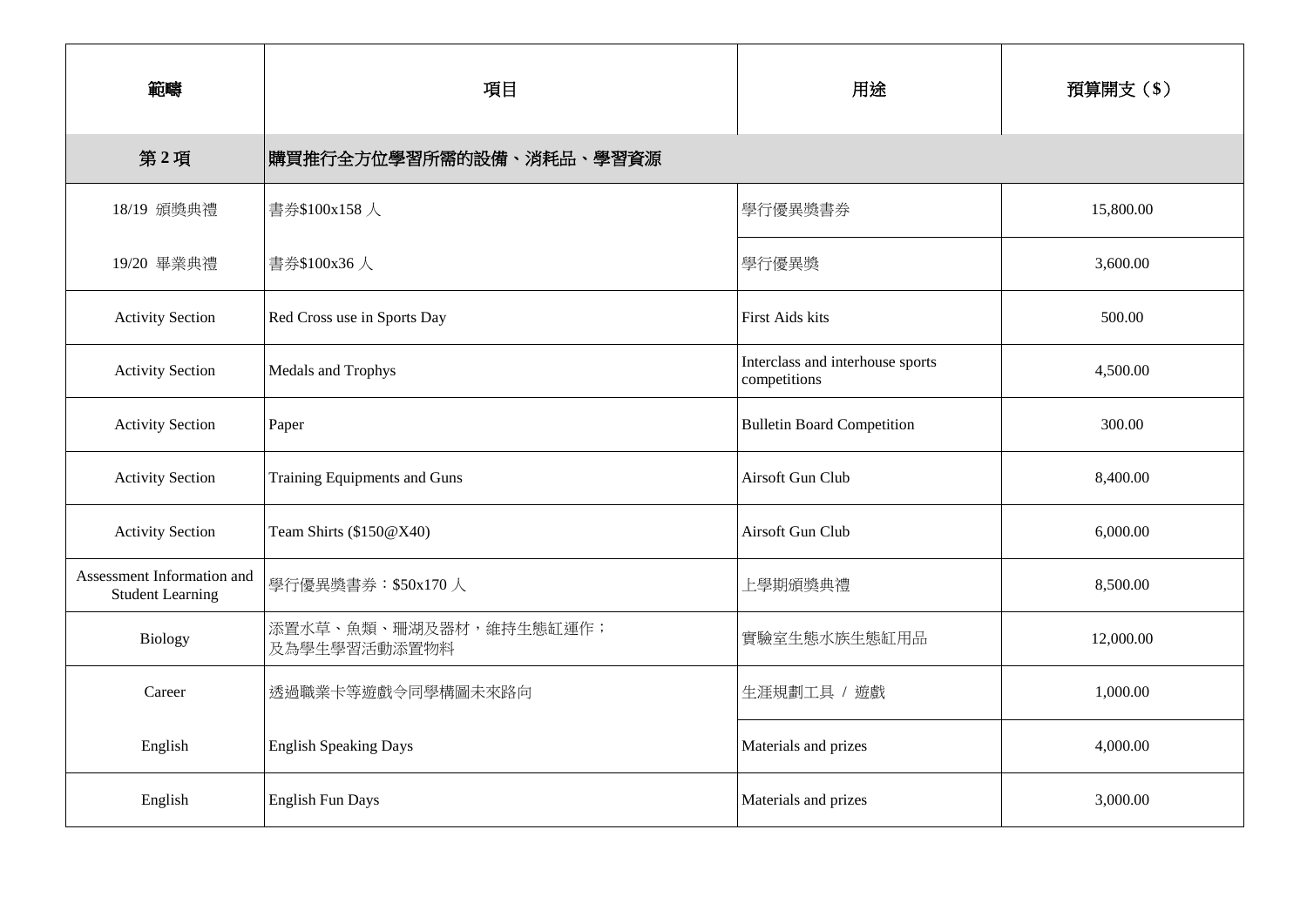| 範疇                                | 項目                            | 用途                        | 預算開支(\$) |  |  |
|-----------------------------------|-------------------------------|---------------------------|----------|--|--|
|                                   |                               |                           |          |  |  |
| English                           | F.2 Drama perforamnce         | Costume, props and prizes | 800.00   |  |  |
| Moral and Civil<br>Education(MCE) | 校園清潔運動,宣傳物資,清潔用具、禮物           | 清潔運動                      | 6,000.00 |  |  |
| Moral and Civil<br>Education(MCE) | 印製海報、橫額等                      | Alpha Team                | 800.00   |  |  |
| <b>MUSIC</b>                      | 社際歌唱比賽(第一、二、三名以及最喜歡歌唱獎)/午間音樂會 | 獎盃、獎品、表演比賽用的消耗品           | 1,000.00 |  |  |
| OLE (Art Education)               | 材料                            | 校内展覽                      | 1,200.00 |  |  |
| OLE (Art Education)               | 材料                            | 綜合匯演                      | 3,000.00 |  |  |
| PHYSICAL EDUCATION                | 17/18年己損毀 20 枝球拍              | 羽球球拍 20枝                  | 200.00   |  |  |
| PHYSICAL EDUCATION                | 購買羽毛球 10打                     | 羽毛球                       | 420.00   |  |  |
| PHYSICAL EDUCATION                | 購買閃避盤2個                       | 閃避盤                       | 300.00   |  |  |
| PHYSICAL EDUCATION                | \$140 個 X10                   | 足球 10個                    | 1,400.00 |  |  |
| PHYSICAL EDUCATION                | \$200 個 X10                   | 低彈足球 10個                  | 2,000.00 |  |  |
| PHYSICAL EDUCATION                | \$120 個 X10                   | 海綿足球\$120 X 10 個          | 1,200.00 |  |  |
| PHYSICAL EDUCATION                | \$125 個 X10                   | 籃球 10個                    | 1,000.00 |  |  |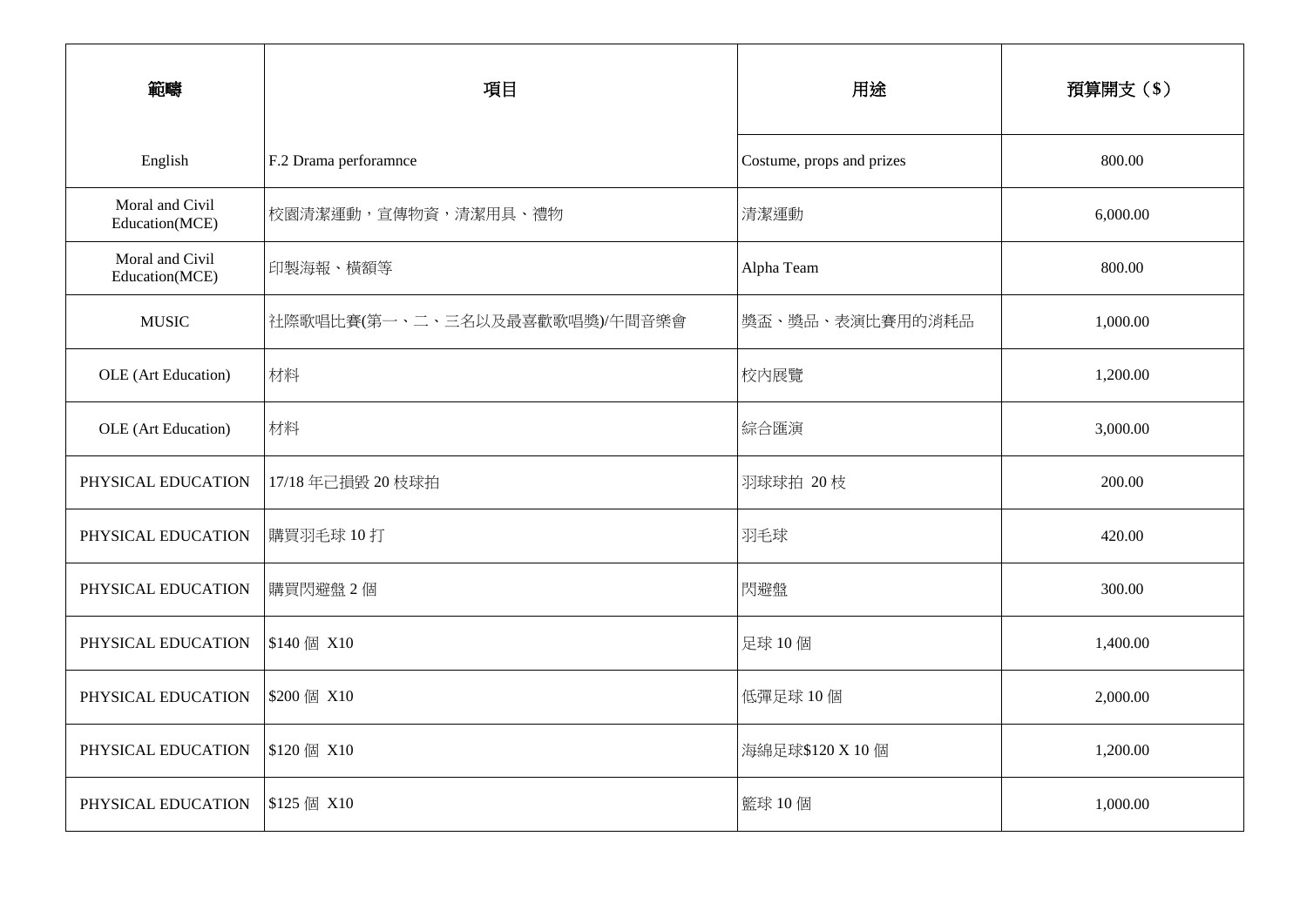| 範疇                 | 項目                                                            | 用途             | 預算開支(\$) |  |  |
|--------------------|---------------------------------------------------------------|----------------|----------|--|--|
| PHYSICAL EDUCATION | 耐力跑計時                                                         | 電芯,計時器         | 70.00    |  |  |
| PHYSICAL EDUCATION | 購買兩張,現有球桌已損壞                                                  | 乒乓球桌           | 7,500.00 |  |  |
| PHYSICAL EDUCATION | 10盒 10 球乒乓球                                                   | 乒乓球            | 200.00   |  |  |
| PHYSICAL EDUCATION | 2 枝以作清理場地                                                     | 乒乓球檢球網         | 220.00   |  |  |
| PHYSICAL EDUCATION | 10盒,6個一盒                                                      | 足毽             | 100.00   |  |  |
| 人文週                | 展板                                                            | 人文資訊教育         | 300.00   |  |  |
| 中文                 | 中一至三 18本 中四至中五 15本<br>書券(金獎\$100x3 人=\$300)                   | 中文科獎勵閱讀計劃      | 300.00   |  |  |
| 中文                 | 中一至三 15本 中四至中五 12本<br>書券(銀獎\$80x5 人=\$400)                    | 中文科獎勵閱讀計劃      | 400.00   |  |  |
| 中文                 | 中一至三 12本 中四至中五 9本<br>書券(銅獎\$40x10 人=\$400)                    | 中文科獎勵閱讀計劃      | 400.00   |  |  |
| 中文                 | 每班禮物(20 班 X3 人) 即(60 份 X30 元)                                 | 每班三名優秀讀書報告     | 1,800.00 |  |  |
| 中文                 | 中二、中四及中六閱讀報告比賽得獎學生禮品。(冠軍100元書券<br>X3、亞軍 70元書券 X3、季軍 50元書券 X3) | 閱讀報告比賽         | 690.00   |  |  |
| 宗教組                | 小食文具全年10次及宗教大使每班每年八次入班活動及宗教與社會<br>訓練                          | 彌撒禮儀及宗教大使活動小禮物 | 2,500.00 |  |  |
| 宗教組                | 輔祭袍\$300*8= \$2400+聖索材料 \$200                                 | 學生輔祭袍及聖索       | 2,600.00 |  |  |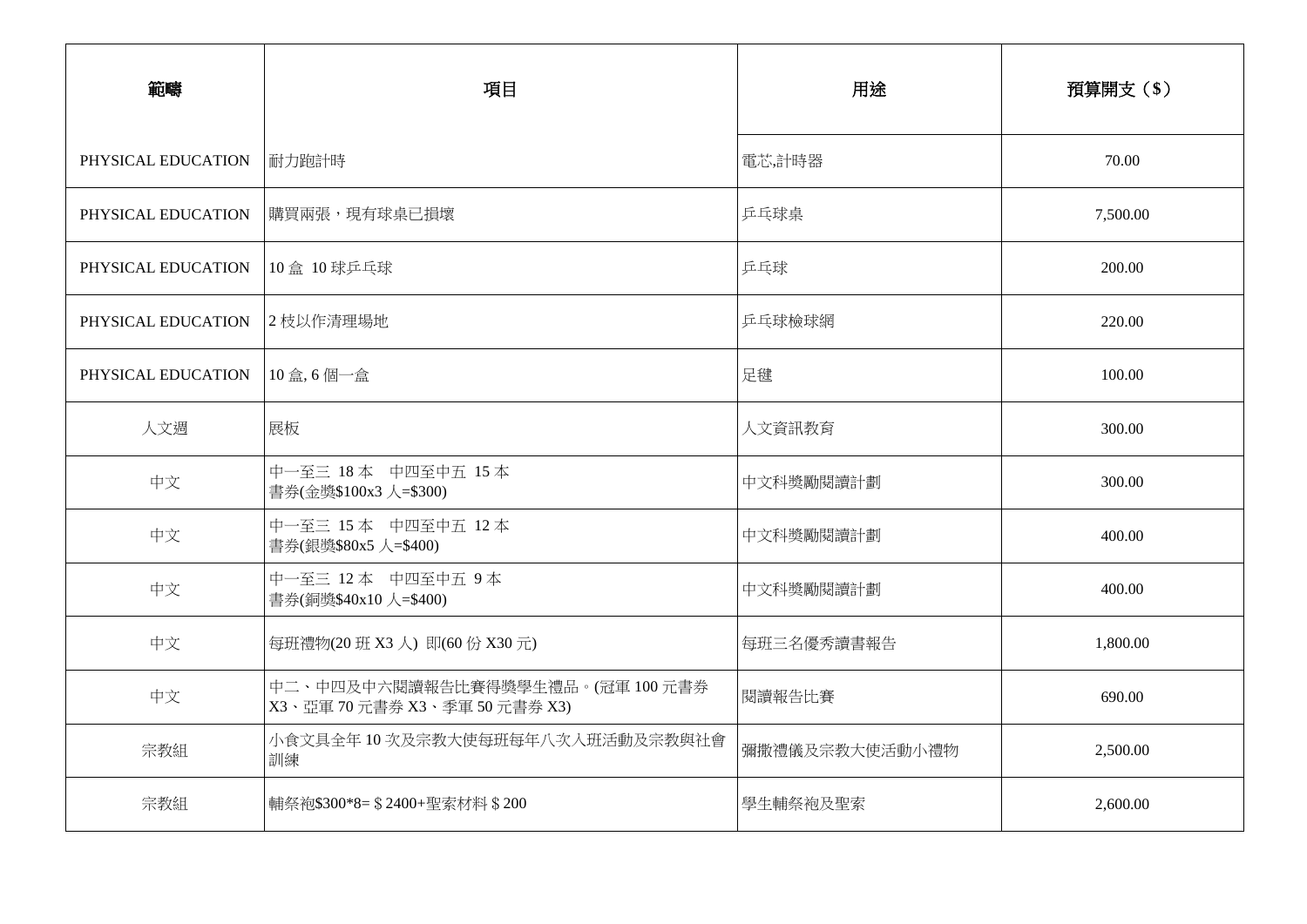| 範疇    | 項目                                                                                         | 用途                                       | 預算開支 (\$)  |
|-------|--------------------------------------------------------------------------------------------|------------------------------------------|------------|
| 宗教組   | 油燈                                                                                         | 禮儀用品                                     | 1,000.00   |
| 宗教組   | 燈油、臘燭等                                                                                     | 禮儀活動物資                                   | 500.00     |
| 校園電視台 | 用綠色幕布當背景,演員在綠幕前進行表演。                                                                       | 背景人像拍攝綠幕布                                | 200.00     |
| 校園電視台 | 錄影相需要使用 SD 卡以作錄影                                                                           | Secure Digital Memory Card $(SD \nless)$ | 450.00     |
| 校園攝影  | 閃光燈 連 電池盒 連配件 - 估算:閃光燈\$4500, 電池盒\$1800, 配<br>件\$200                                       | 提供更多學生參與拍攝及學習閃光攝<br>影                    | 6,500.00   |
| 健環組   | 校内活動獎品                                                                                     | 校内活動                                     | 200.00     |
| 語文周   | 社際問答比賽冠軍: 書券\$150X3;<br>社際問答比賽亞軍: 書券\$100X3;<br>社際問答比賽季軍:書券\$50X3;<br>台下同學搶答問題獎品: \$30X10份 | 社際問答比賽:選購獎品;<br>四社各派3位社代表参賽              | 1,500.00   |
| 語文周   | 文具及雜費                                                                                      | 雜費                                       | 200.00     |
|       |                                                                                            | 第2項預算總開支                                 | 114,550.00 |
|       |                                                                                            | 第1及第2項預算總開支                              | 918,314.00 |